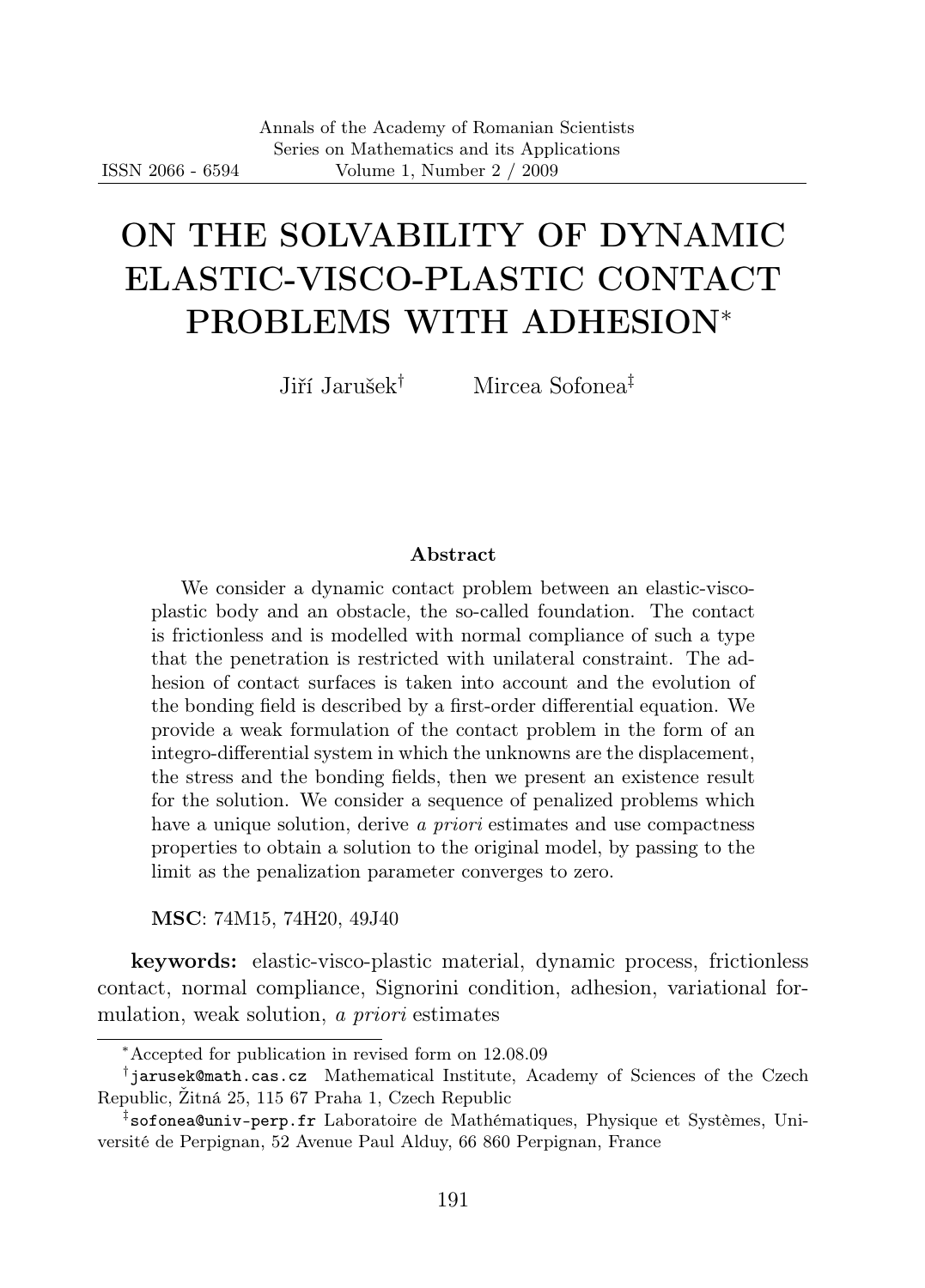## 1 Introduction

Processes of adhesion are important in many industrial settings where parts, usually nonmetallic, are glued together. For this reason, adhesive contact between bodies, when a glue is added to prevent the surfaces from relative motion, has recently received increased attention in the literature. General models with adhesion can be found in [3, 4, 5, 12]. The new idea in these models is the introduction of a surface internal variable, the bonding field  $\beta \in [0, 1]$ , which describes the fractional density of active bonds on the contact surface. At a point on the bonding contact surface  $\Gamma_3$ , when  $\beta = 1$ , the adhesion is complete and all the bonds are active; when  $\beta = 0$  all the bonds are inactive, severed, and there is no adhesion; when  $0 < \beta < 1$  the adhesion is partial and only a fraction  $\beta$  of the bonds is active. Results on the mathematical analysis of various adhesive contact problems can be found in [1, 13, 14].

In this paper we study a dynamic frictionless contact problem with adhesion for elastic-visco-plastic materials with a constitutive law of the form

$$
\boldsymbol{\sigma}(t) = \mathcal{A}\boldsymbol{\varepsilon}(\dot{\boldsymbol{u}}(t)) + \mathcal{E}\boldsymbol{\varepsilon}(\boldsymbol{u}(t)) + \int_0^t \mathcal{G}(\boldsymbol{\sigma}(s) - \mathcal{A}\boldsymbol{\varepsilon}(\dot{\boldsymbol{u}}(s)), \boldsymbol{\varepsilon}(\boldsymbol{u}(s))) ds, \qquad (1)
$$

where u denotes the displacement field while  $\sigma$  and  $\varepsilon(u)$  represent the stress and the linearized strain tensor, respectively. Here  $A$  and  $E$  are linear operators describing the purely viscous and the elastic properties of the material, respectively, and  $\mathcal G$  is a nonlinear constitutive function which describes the visco-plastic behaviour of the material. In (1) and everywhere in this paper the dot above a variable represents derivative with respect to the time variable t.

Examples and mechanical interpretation of constitutive laws of the form (1) can be found in [11]. Here we restrict ourselves to note that for  $\mathcal{G} = \mathbf{0}$ the constitutive law (1) reduces to the well-known Kelvin-Voigt viscoelastic constitutive law

$$
\sigma = \mathcal{A}\varepsilon(\dot{u}) + \mathcal{E}\varepsilon(u). \tag{2}
$$

Quasistatic contact problems for materials of the form and (2) were investigated in a large number of papers, see e.g.  $[6]$  for a survey. There, both the variational analysis and the numerical approach of the problems, including the study of semi-discrete and fully discrete schemes, were provided. Existence results in the study of dynamic problems with Kelvin-Voigt materials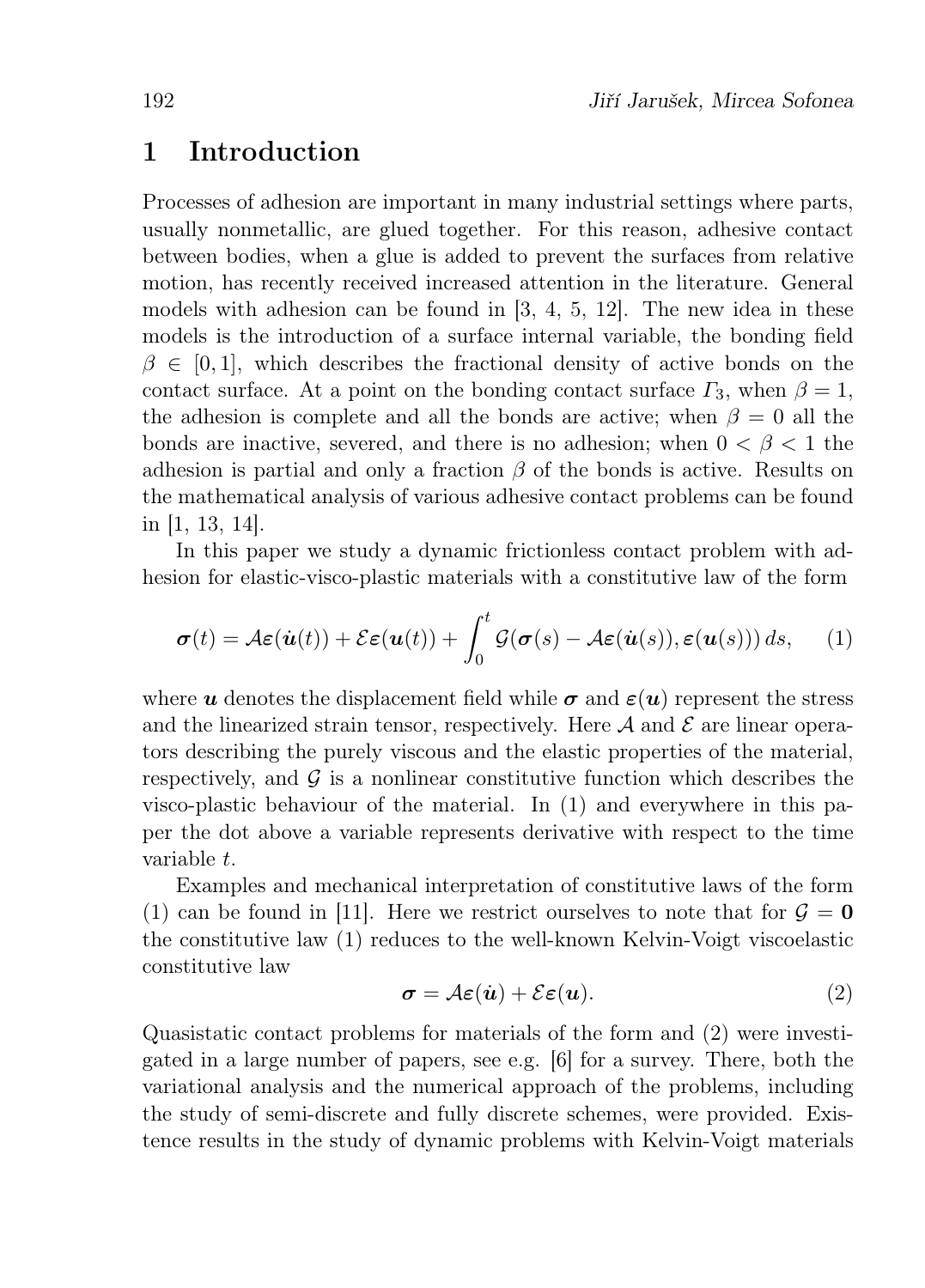of the form  $(2)$  can be found in in [8, 9, 10] and, for more details, we send the reader to the monograph [2]. Finally, note that existence results for adhesive contact processes with materials of the form (2) were obtained in [14].

Dynamic frictionless contact problem for rate-type materials of the form (1) were studied in [7, 11]. In [11] we assumed that the contact is frictionless and it is modelled with normal compliance of such a type that the penetration is limited and associated to a unilateral constraint for the displacement field. The novelty of the method used in that paper was in the treatment of the compliance term, which do not necessarily represent a compact perturbation of the original problem, without contact. For the problem in [7] the contact was modelled with normal compliance of such type that the penetration is not limited and the adhesion of the contact surfaces was taken into account. The results in [7, 11] concern the solvability of the corresponding dynamic problems. In addition, the results in [7] concern also the study a fully discrete scheme for solving the problem, including convergence and optimal order error estimates results.

The present paper represents a continuation of [7, 11]. Its novelty arises in the fact there here we use the contact condition in [11] combined with the boundary conditions in [7], which describe the adhesion of the contact surfaces. As a result, we arrive to a new mathematical model, different of those in [7, 11], for which we study the problem of weak solvability.

The paper is organized as follows. In Section 2 we describe the contact problem, list assumptions on the data and provide its variational formulation; then we state an existence result for the weak solution of the problem, Theorem 1. In Section 3 we consider a sequence of penalized problems and state their unique solvability. Then, in Section 4, we provide the proof of Theorem 1; to this end we use compactness properties and a limit procedure as the penalization parameter converges to zero.

We end this introductory section by presenting the notation we shall use in the rest of the paper. We denote by  $r_+$  and  $r_-$  the positive and negative part of r, i.e.  $r_{+} = max\{0, r\}, r_{-} = max\{0, -r\}.$  We also denote by  $\mathbb{S}^{N}$ the space of second order symmetric tensors on  $\mathbb{R}^N$  ( $N = 2, 3$ ), while " $\cdot$ " and  $\|\cdot\|$  will represent the inner product and the Euclidean norm on  $\mathbb{S}^N$  and  $\mathbb{R}^N$ . Let  $\Omega \subset \mathbb{R}^N$  be a bounded domain with a Lipschitz boundary  $\Gamma$  and let  $\nu$  denote the unit outer normal on  $\Gamma$ . We assume that  $\Gamma$  is partitioned into three disjoint measurable parts  $\Gamma_1$ ,  $\Gamma_2$  and  $\Gamma_3$ . Everywhere in what follows the index  $i$  and  $j$  run from 1 to  $N$ , summation over repeated indices is implied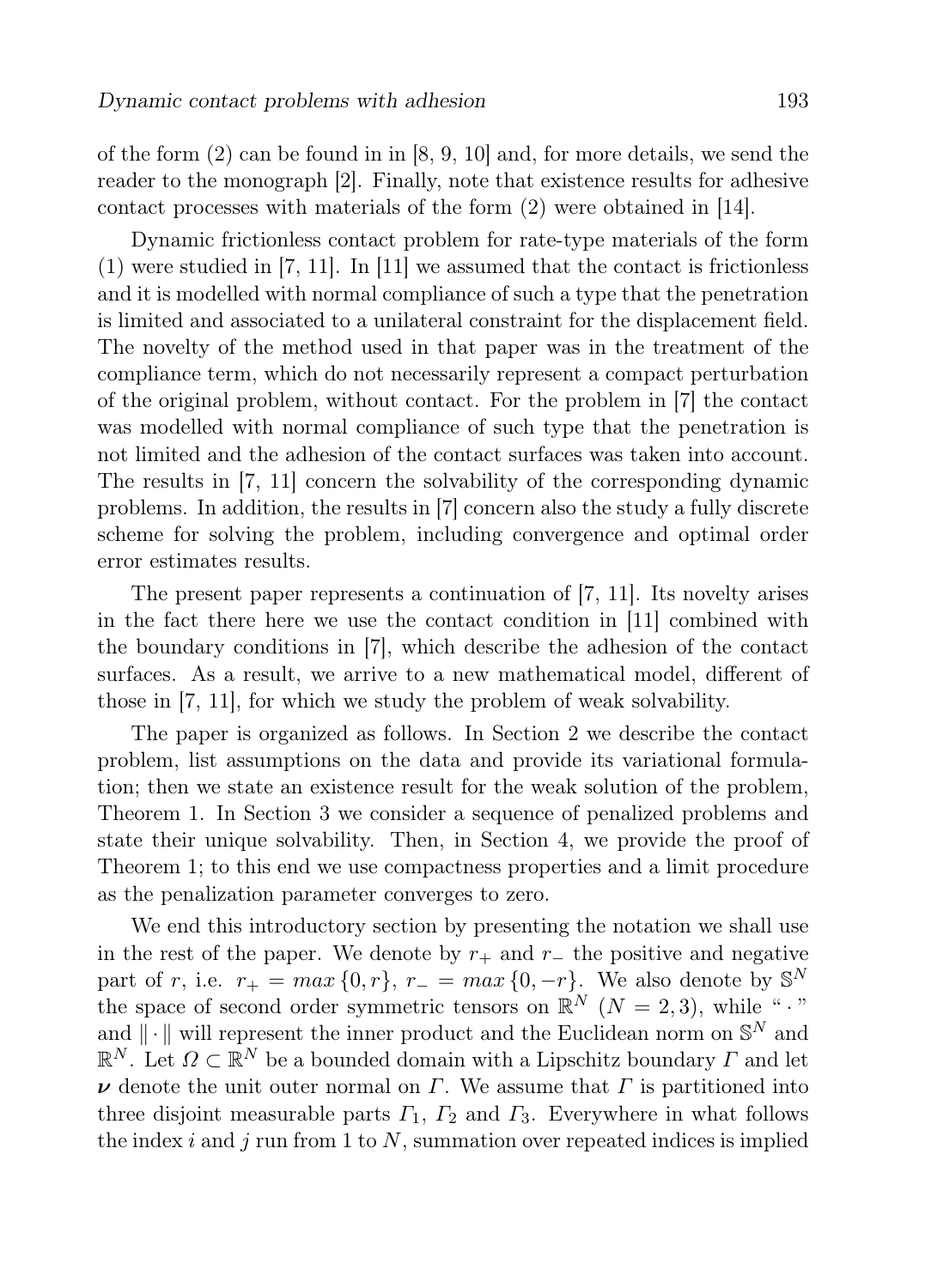and the index that follows a comma represents the partial derivative with respect to the corresponding component of the independent spatial variable. By  $\mathbb{R}_+$  we denote the interval  $[0, +\infty)$ .

We use the standard notation for Lebesgue  $(L_p, L_p \equiv (L_p)^N, p \in [1, \infty])$  and Sobolev-Slobodetskii spaces  $W_p^k$ ,  $H^k \equiv W_2^k$ ,  $\boldsymbol{H}^k \equiv (H^k)^N$ ,  $k \geq 0$ ,  $p \in [1, \infty]$ ) associated to  $\Omega$  and  $\Gamma$  and their duals. For the spaces with zero traces  $\mathring{H}^k$ ,  $\mathring{H}^k = (\mathring{H}^k)^N$  is used if  $\frac{1}{2} < k \notin \frac{1}{2} + \mathbb{N}$ . Moreover, for a domain  $M \subset \mathbb{R}^d$  ( $d \in$ N), a Banach space  $X, k \in \mathbb{N}$  and  $p \in [1, \infty]$ , we use the standard notation for the Lebesgue spaces  $L_p(M; X)$  and for the Sobolev spaces  $W_p^k(M; X)$ . If  $d = 1$  and  $M = (0, T)$  is a time interval we shall write  $L_p(0, T; X)$  and  $W_p^k(M; X)$ . For  $k \equiv (k_1, k_2) \in \mathbb{R}_+^2$  and some domains  $M_i \in \mathbb{R}^{N_i}$ ,  $i =$ 1, 2 and  $M \equiv M_1 \times M_2$ ,  $H^k(M) \equiv L_2(M_1; H^{k_2}(M_2)) \cap L_2(M_2; H^{k_1}(M_1))$ is the corresponding anisotropic Sobolev-Slobodetskii space. For us  $M_1$  will be a time interval J and  $M_2$  the domain  $\Omega$ , its boundary or its parts. The inverse Fourier transform immediately proves that the space  $H^{1/2,1}(J\times\Omega)$ takes its (lateral) traces in  $H^{1/4,1/2}(J\times\Gamma)$ . For details see [2]. Moreover, we use also the spaces  $\mathcal{H} = L_2(\Omega; \mathbb{S}^N)$ ,  $\mathbf{H}^1(\Omega) = (H^1(\Omega))^N$  and

$$
\mathcal{H}_1=\{\ \boldsymbol{\sigma}\in\mathcal{H}\ ;\ \operatorname{Div}\boldsymbol{\sigma}\in\boldsymbol{L}_2(\Omega)\ \}.
$$

Here and below  $\varepsilon$  and Div are the deformation and the divergence operators, respectively, defined by

$$
\varepsilon(\boldsymbol{u}) = (\varepsilon_{ij}(\boldsymbol{u})), \quad \varepsilon_{ij}(\boldsymbol{u}) = \frac{1}{2}(u_{i,j} + u_{j,i}), \quad \text{Div }\boldsymbol{\sigma} = (\sigma_{ij,j}).
$$

The spaces  $\mathcal{H}$ ,  $\mathbf{H}^1(\Omega)$  and  $\mathcal{H}_1$  are real Hilbert spaces endowed with the canonical inner products given by

$$
(\sigma, \tau)_{\mathcal{H}} = \int_{\Omega} \sigma_{ij} \tau_{ij} dx = (\sigma, \tau)_{L_2(\Omega; \mathbb{S}^N)},
$$

$$
(\boldsymbol{u}, \boldsymbol{v})_1 = (\boldsymbol{u}, \boldsymbol{v})_{L_2(\Omega)} + (\varepsilon(\boldsymbol{u}), \varepsilon(\boldsymbol{v}))_{\mathcal{H}},
$$

$$
(\sigma, \tau)_{\mathcal{H}_1} = (\sigma, \tau)_{\mathcal{H}} + (\text{Div} \, \sigma, \text{Div} \, \tau)_{L_2(\Omega)}.
$$

In general, we denote by  $\|\cdot\|_X$  the norm on a Banach space X, this holds, in particular, for the associated norms on the spaces  $\mathcal{H}, H^1(\Omega)$  and  $\mathcal{H}_1$ .

For every element  $\boldsymbol{v} \in \boldsymbol{H}^1(\Omega)$  we also use the notation  $\boldsymbol{v}$  to denote the trace of v on  $\Gamma$  and we denote by  $v_{\nu}$  and  $v_{\tau}$  the normal and the tangential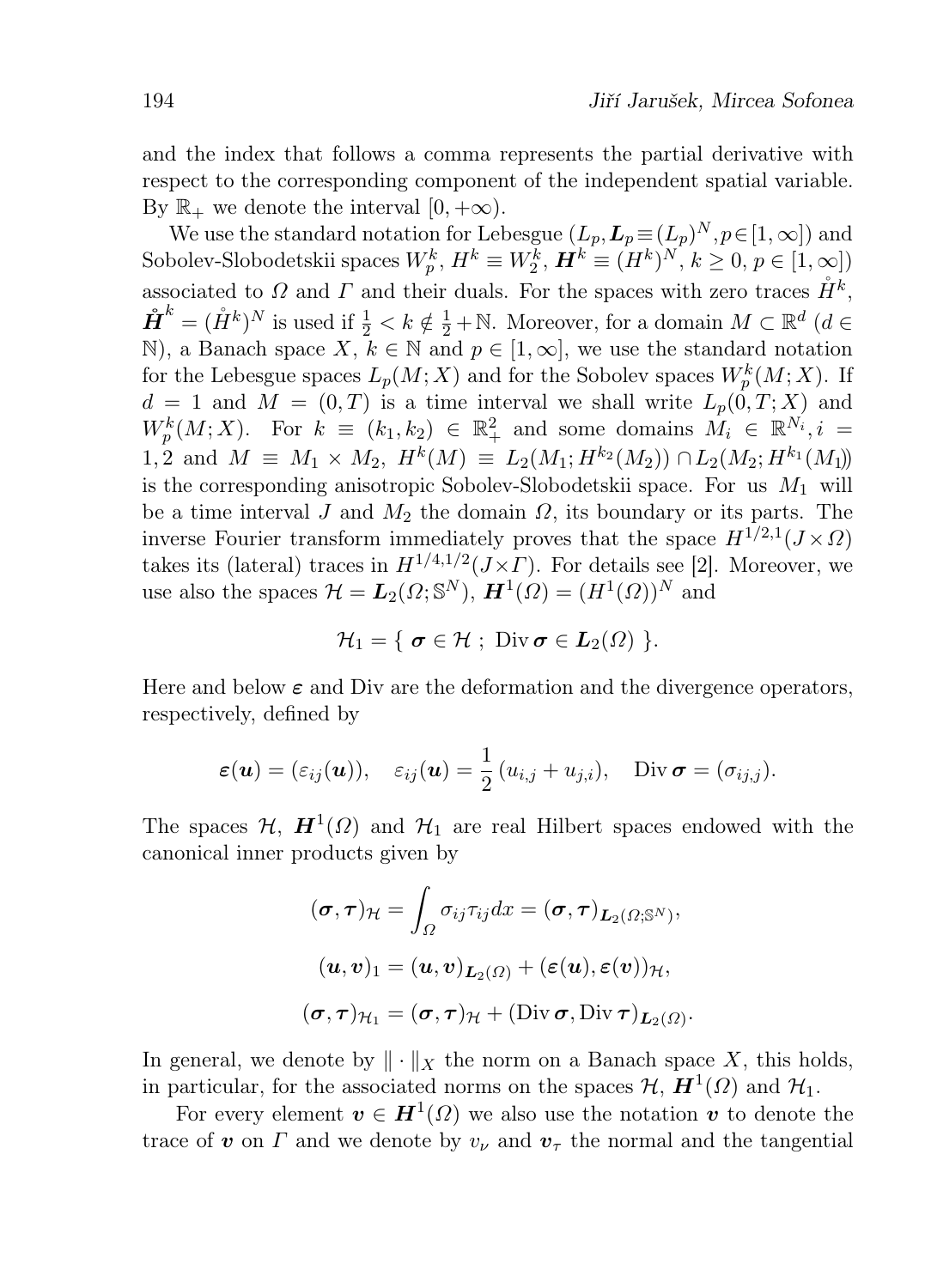components of v on  $\Gamma$  given by  $v_{\nu} = v \cdot \nu$ ,  $v_{\tau} = v - v_{\nu} \nu$ . We also denote by  $\sigma_{\nu}$  and  $\sigma_{\tau}$  the normal and the tangential traces of a function  $\sigma \in \mathcal{H}_1$ , and we note that when  $\sigma$  is a regular function then  $\sigma_{\nu} = (\sigma \nu) \cdot \nu$ ,  $\sigma_{\tau} = \sigma \nu - \sigma_{\nu} \nu$ , and the following Green's formula holds:

$$
(\boldsymbol{\sigma}, \boldsymbol{\varepsilon}(\boldsymbol{v}))_{\mathcal{H}} + (\text{Div}\,\boldsymbol{\sigma}, \boldsymbol{v})_{\boldsymbol{L}_2(\Omega)} = \int_{\Gamma} \boldsymbol{\sigma} \boldsymbol{\nu} \cdot \boldsymbol{v} \, da \qquad \forall \boldsymbol{v} \in \boldsymbol{H}^1(\Omega). \qquad (3)
$$

We introduce the closed subspace of  $\mathbf{H}^1(\Omega)$  given by

$$
V = \{ \ \bm{v} \in \bm{H}^{1}(\varOmega) \ ; \ \bm{v} = \bm{0} \ \ \text{on} \ \ \varGamma_{1} \ \}
$$

and let  $T > 0$ . For each  $t \in [0, T]$  we use the notation  $Q_t = (0, t) \times \Omega$ ,  $S_{ti} = (0, t) \times \Gamma_i$  and, if  $t = T$  we write  $Q = Q_T = (0, T) \times \Omega$ ,  $S_i =$  $S_{Ti} = (0, T) \times \Gamma_i$ . Also, for every real Banach space X we use the notation  $C([0,T];X)$  and  $C^1([0,T];X)$  for the space of continuous and continuously differentiable functions from  $[0, T]$  to X, respectively, with their standard norms.

## 2 Problem statement

The physical setting is as follows. An elastic-visco-plastic body occupies a bounded domain  $\Omega \subset \mathbb{R}^N$   $(N = 2, 3)$  with a regular boundary  $\Gamma$  that is partitioned into three disjoint measurable parts  $\Gamma_1$ ,  $\Gamma_2$  and  $\Gamma_3$ . Let  $T > 0$ and let  $[0, T]$  denote the time interval of interest. The body is clamped on  $S_1 = (0,T) \times \Gamma_1$  and thus the displacement field vanishes there. A volume force of density  $f_0$  acts in  $Q = (0, T) \times \Omega$  and a surface traction of density  $f_2$  acts on  $S_2 = (0,T) \times \Gamma_2$ . In the reference configuration the body is in adhesion frictionless contact on  $S_3 = (0, T) \times \Gamma_3$  with a foundation. The contact is modelled with normal compliance in such a way that the penetration is limited and the evolution of the bonding field is given by a differential equation of the first order. Under these conditions, the classical formulation of the problem is the following.

**Problem** P. Find a displacement field  $\boldsymbol{u}: \Omega \times [0,T] \to \mathbb{R}^N$ , a stress field  $\sigma: \Omega \times [0,T] \to \mathbb{S}^N$  and a bonding field  $\beta: \Gamma_3 \times [0,T] \to [0,1]$  such that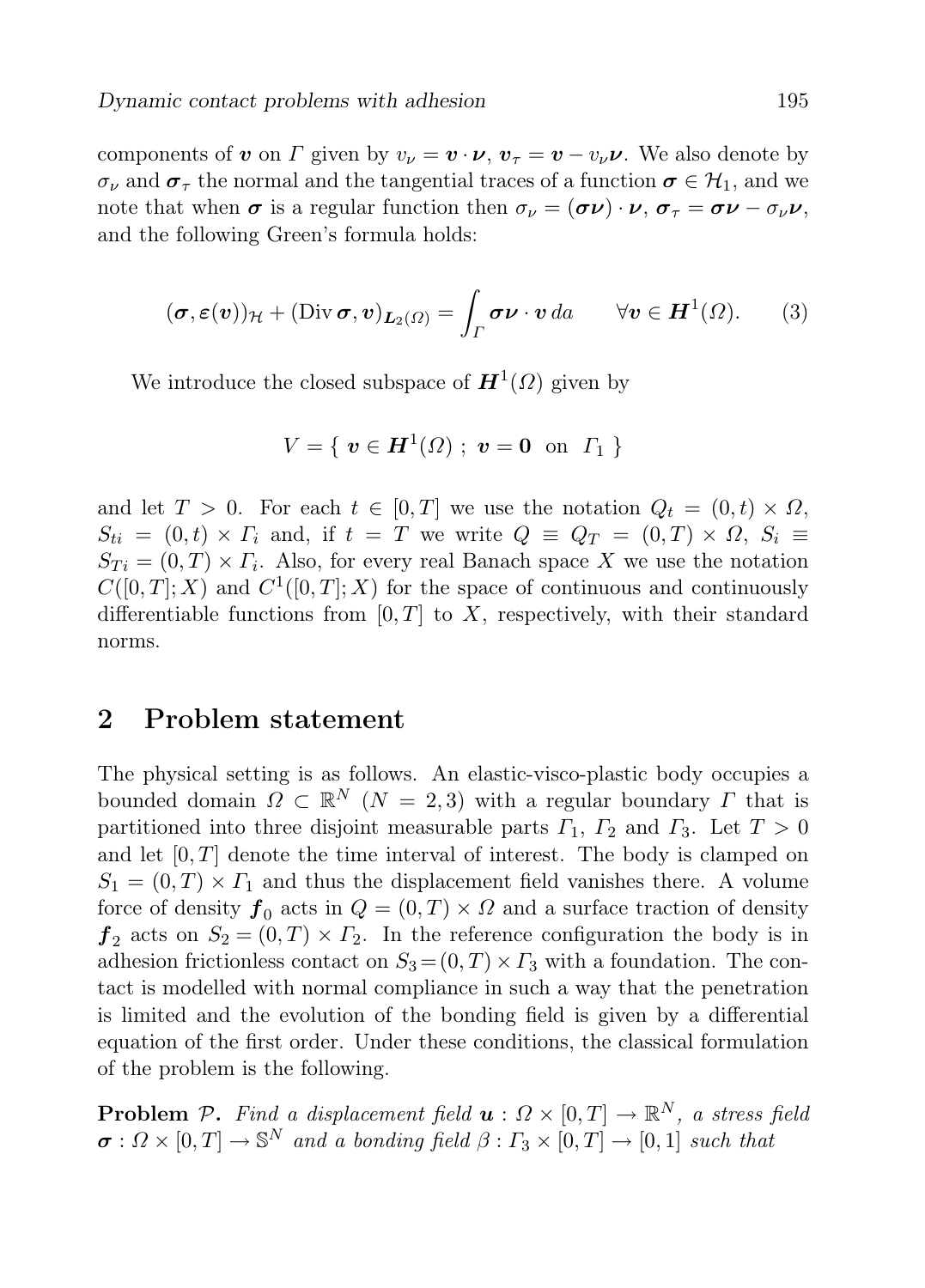$$
\boldsymbol{\sigma}(t) = \mathcal{A}\boldsymbol{\varepsilon}(\dot{\boldsymbol{u}}(t)) + \mathcal{E}\boldsymbol{\varepsilon}(\boldsymbol{u}(t)) + \int_0^t \mathcal{G}(\boldsymbol{\sigma}(s) - \mathcal{A}\boldsymbol{\varepsilon}(\dot{\boldsymbol{u}}(s)), \boldsymbol{\varepsilon}(\boldsymbol{u}(s))) ds \qquad (4)
$$
  
in *Q*,

$$
\rho \ddot{\mathbf{u}} = \text{Div}\,\boldsymbol{\sigma} + \boldsymbol{f}_0 \tag{5}
$$

$$
u = 0 \qquad \qquad \text{on } S_1,\tag{6}
$$

$$
\sigma \nu = f_2 \qquad \qquad \text{on } S_2,\tag{7}
$$

$$
u_{\nu} \le g, \quad \sigma_{\nu} + p_{\nu}(u_{\nu}) - \gamma_{\nu} R_{\nu}(u_{\nu}) \beta^2 \le 0,
$$
  

$$
(\sigma + n_{\nu}(u)) - \gamma_{\nu} R_{\nu}(u_{\nu}) \beta^2 \gamma(u_{\nu} - a) = 0 \qquad \text{on } S.
$$
 (8)

$$
(\sigma_{\nu} + p_{\nu}(u_{\nu}) - \gamma_{\nu}R_{\nu}(u_{\nu})\beta^2)(u_{\nu} - g) = 0 \qquad \text{on } S_3,
$$
  

$$
-\sigma_{\tau} = p_{\tau}(\beta)\mathbf{R}_{\tau}(u_{\tau}) \qquad \text{on } S_3,
$$
 (9)

$$
\dot{\beta} = -\left(\beta \left(\gamma_{\nu} R_{\nu}(u_{\nu})^2 + \gamma_{\tau} \|\mathbf{R}_{\tau}(u_{\tau})\|^2\right) - \epsilon_a\right)_{+} \text{ on } S_3,
$$
\n(10)

$$
\mathbf{u}(0) = \mathbf{u}_0, \quad \dot{\mathbf{u}}(0) = \mathbf{u}_1 \tag{11}
$$

$$
\beta(0) = \beta_0 \qquad \text{on } \Gamma_3. \tag{12}
$$

We briefly describe problem  $(4)$ – $(12)$  and provide explanation of the equations and the boundary conditions. Note that here and below  $p_{\nu}$  and  $p_{\tau}$  are given functions,  $\gamma_{\nu}$ ,  $\gamma_{\tau}$  and  $\epsilon_a$  are given positive material parameters and

$$
R_{\nu}(s) = \begin{cases} L & \text{if } s < -L, \\ -s & \text{if } -L \le s \le 0, \\ 0 & \text{if } s > 0; \end{cases}
$$
 (13)

$$
\boldsymbol{R}_{\tau}(\boldsymbol{v}) = \begin{cases} \boldsymbol{v} & \text{if } \|\boldsymbol{v}\| \leq L, \\ L \frac{\boldsymbol{v}}{\|\boldsymbol{v}\|} & \text{if } \|\boldsymbol{v}\| > L \end{cases} \tag{14}
$$

with  $L > 0$  being a characteristic length of the bond, beyond which there is no any additional traction (see, e.g., [12]).

Equation (4) is the elastic-visco-plastic constitutive law already presented in Section 1, (5) represents the equation of motion in which  $\rho$  denotes the density of mass, (6) and (7) are the displacement and traction boundary conditions, respectively. Condition (9) is the tangential boundary condition on the contact surface  $\Gamma_3$ , and equation (10) describes the evolution of the bonding field, see [7, 14] for details. The functions  $u_0$  and  $u_1$  in (11) denote the initial displacement and velocity, respectively, and the function  $\beta_0$  in (12) represents the initial bonding field.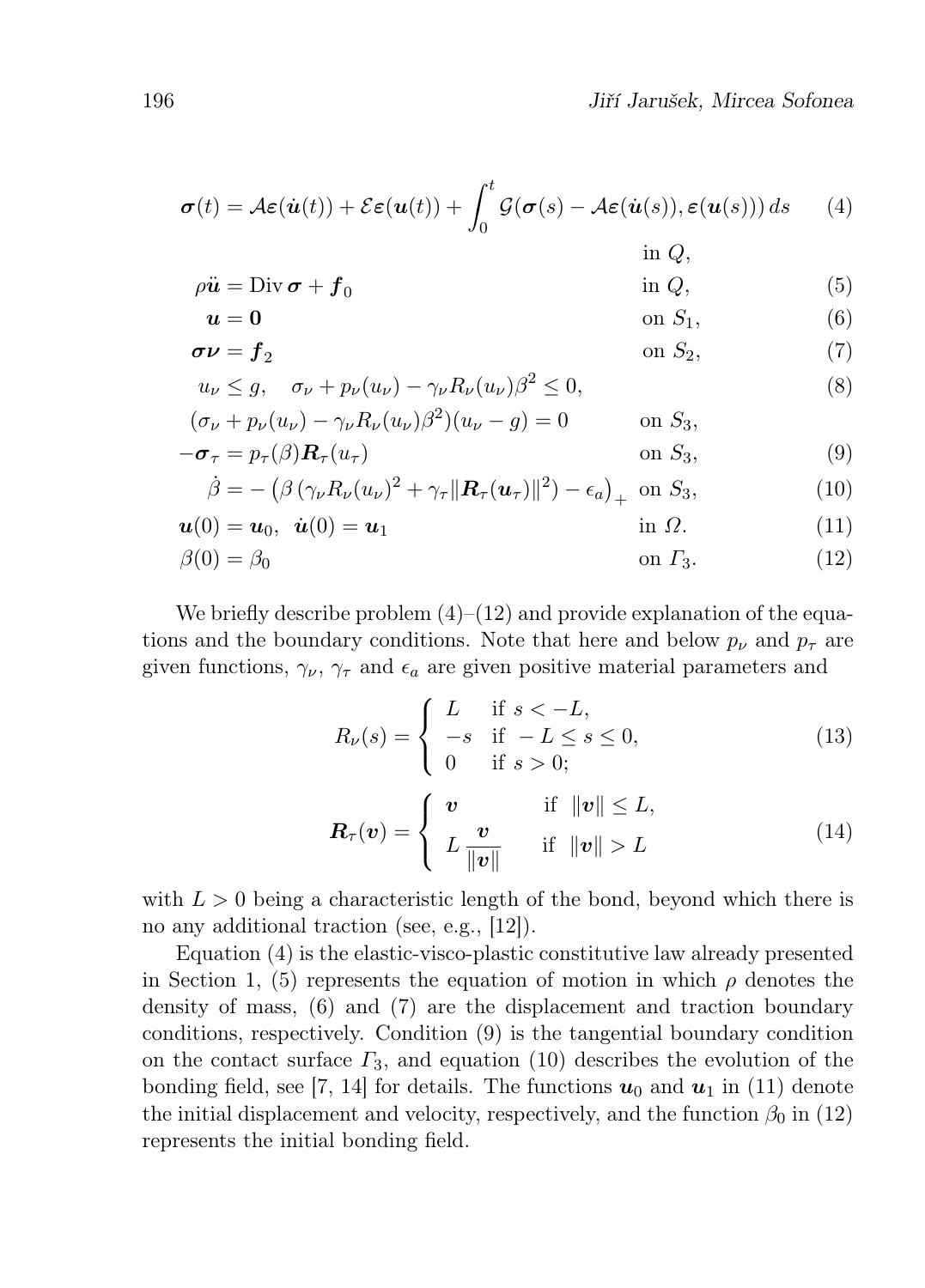Using (10) it is easy to see that if  $0 \leq \beta_0 \leq 1$  a.e. on  $\Gamma_3$ , then  $0 \leq$  $\beta \leq 1$  a.e. on  $\Gamma_3$  during the process. Indeed, let  $x \in \Gamma_3$ ; the equation (10) guarantees that  $t \mapsto \beta(x, t)$  is a decreasing function and, therefore,  $\beta(\mathbf{x}, t) \leq \beta(\mathbf{x}, 0) = \beta_0(\mathbf{x}) \leq 1$  for all  $t \geq 0$ , i.e.  $\beta \leq 1$ . On the other hand, if there exists  $t_1 > 0$  such that  $\beta(x, t_1) < 0$ , then there exists  $0 \le t_0 < t_1$  such that  $\beta(\mathbf{x}, t_0) = 0$ . It follows that  $\beta(\mathbf{x}, t) \leq 0$  for all  $t \geq t_0$  and (10) shows that  $\hat{\beta}(\boldsymbol{x},t) = 0$  for all  $t \geq t_0$  which implies that  $\beta(\boldsymbol{x},t) = 0$  for all  $t \geq t_0$ . We deduce that  $\beta(x, t_1) = 0$  which is in contradiction with the assumption  $\beta(\mathbf{x}, t_1) < 0$ . We conclude that  $\beta(\mathbf{x}, t) \geq 0$  for all  $t \in [0, T]$ , i.e.  $\beta \geq 0$ .

Our main interest is on the contact condition (8). Here  $\sigma_{\nu}$  denotes the normal stress,  $u_{\nu}$  is the normal displacement,  $g \geq 0$  is given and  $p_{\nu}$  is a function which satisfies

(a) 
$$
p_{\nu}: ] - \infty, g] \to \mathbb{R}
$$
.  
\n(b) There exists  $\ell_{\nu} > 0$  such that  
\n $|p_{\nu}(r_1) - p_{\nu}(r_2)| \leq \ell_{\nu}|r_1 - r_2| \quad \forall r_1, r_2 \leq g.$   
\n(c)  $(p_{\nu}(r_1) - p_{\nu}(r_2))(r_1 - r_2) \geq 0 \quad \forall r_1, r_2 \leq g.$   
\n(d)  $p_{\nu}(r) = 0$  for all  $r < 0$ .

Condition (8) combined with assumption (15) and definition (13) of  $R_\nu$  shows that when there is separation between the body and the obstacle (i.e. when  $u_{\nu} < 0$ , then  $\sigma_{\nu} = \gamma_{\nu} R_{\nu}(u_{\nu}) \beta^2$ , i.e. the normal stress reduces to its adhesive component; it is tensile and proportional to the square of the bonding field and to the normal displacement, as long as it does not exceed the bond length L. When  $0 \leq u_{\nu} \leq g$  then  $-\sigma_{\nu} = p_{\nu}(u_{\nu})$ , i.e. normal stress reduces to the reaction of the foundation, and is uniquely determined by the normal displacement; finally, when  $u_{\nu} = g$ , the normal stress is not uniquely determined but is submitted to the restriction  $-\sigma_{\nu} \geq p_{\nu}(g)$ . We conclude from above that the contact follows a normal compliance condition with adhesion but up to the limit  $g$  and then, when this limit is reached, the contact follows a Signorini-type unilateral condition with the gap g. For this reason we refer to the contact condition (8) as a normal compliance contact condition with adhesion, finite penetration and unilateral constraint. Also, note that when  $g = 0$  and  $p_{\nu} \equiv 0$ , condition (8) becomes Signorini contact condition with adhesion used in [12, 14].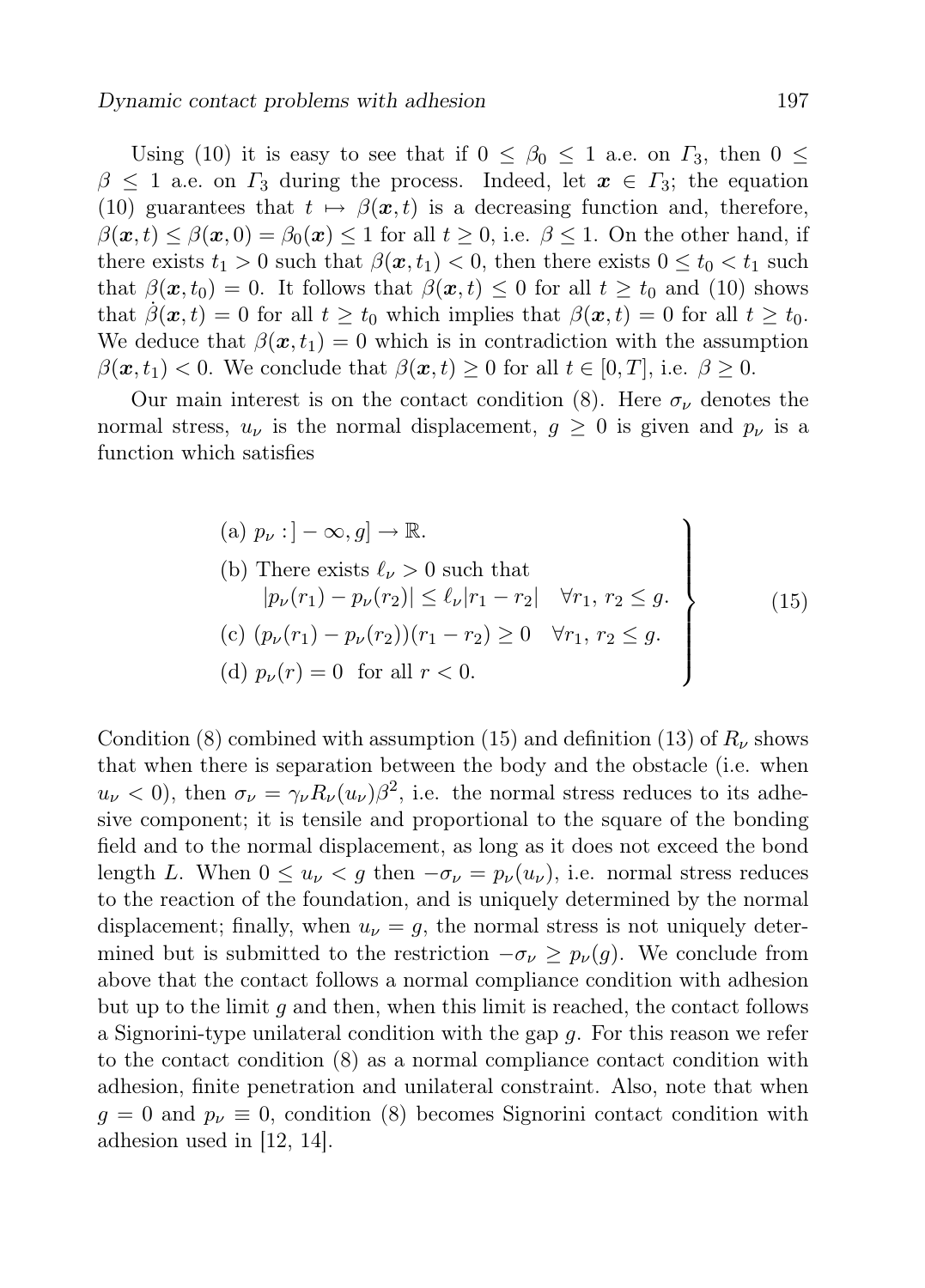We now describe the assumptions on the data we consider in the study of the mechanical problem (4)–(12). We assume that the operators  $A$  and  $E$ are linear and, moreover, the following condition is satisfied for  $\mathcal{T} = \mathcal{A}, \mathcal{E}$ :

(a) 
$$
\mathcal{T} = (\mathcal{T}_{ijk\ell}) : \Omega \times \mathbb{S}^N \to \mathbb{S}^N
$$
.  
\n(b)  $\mathcal{T}_{ijk\ell} \in L_{\infty}(\Omega), 1 \leq i, j, k, \ell \leq N$ .  
\n(c)  $\mathcal{T}\boldsymbol{\sigma} \cdot \boldsymbol{\tau} = \boldsymbol{\sigma} \cdot \mathcal{T}\boldsymbol{\tau}, \ \forall \boldsymbol{\sigma}, \boldsymbol{\tau} \in \mathbb{S}^N, \text{ a.e. in } \Omega$ .  
\n(d) There exists  $a_0 > 0$  such that  
\n $\mathcal{T}\boldsymbol{\tau} \cdot \boldsymbol{\tau} \geq a_0 ||\boldsymbol{\tau}||^2 \ \forall \boldsymbol{\tau} \in \mathbb{S}^N, \text{ a.e. in } \Omega$ .

The operator  $\mathcal G$  may be nonlinear and satisfies

(a) 
$$
G: \Omega \times \mathbb{S}^{N} \times \mathbb{S}^{N} \to \mathbb{S}^{N}.
$$
  
\n(b) There exists  $\ell_{\mathcal{G}} > 0$  such that  
\n
$$
\|\mathcal{G}(x, \sigma_{1}, \varepsilon_{1}) - \mathcal{G}(x, \sigma_{2}, \varepsilon_{2})\|
$$
\n
$$
\leq \ell_{\mathcal{G}}(\|\sigma_{1} - \sigma_{2}\| + \|\varepsilon_{1} - \varepsilon_{2}\|)
$$
\n
$$
\forall \sigma_{1}, \sigma_{2}, \varepsilon_{1}, \varepsilon_{2} \in \mathbb{S}^{N}, \text{ a.e. } x \in \Omega.
$$
  
\n(c) For any  $\sigma, \varepsilon \in \mathbb{S}^{N}, x \mapsto \mathcal{G}(x, \sigma, \varepsilon)$   
\nis measurable on  $\Omega$ .  
\n(d) The mapping  $x \mapsto \mathcal{G}(x, 0, 0)$  belongs to  $\mathcal{H}$ .

The tangential function  $p_{\tau}$  is such that

\n- (a) 
$$
p_{\tau} : \Gamma_3 \times \mathbb{R} \longrightarrow \mathbb{R}_+
$$
.
\n- (b) There exists  $\ell_{\tau} > 0$  such that  $|p_{\tau}(\boldsymbol{x}, \beta_1) - p_{\tau}(\boldsymbol{x}, \beta_2)| \leq \ell_{\tau} |\beta_1 - \beta_2|$   $\forall \beta_1, \beta_2 \in \mathbb{R}, \text{ a.e. } \boldsymbol{x} \in \Gamma_3.$
\n- (c) There exists  $M_{\tau} > 0$  such that  $|p_{\tau}(\boldsymbol{x}, \beta)| \leq M_{\tau}$   $\forall \beta \in \mathbb{R}, \text{ a.e. } \boldsymbol{x} \in \Gamma_3.$
\n- (d) For any  $\beta \in \mathbb{R}, \boldsymbol{x} \mapsto p_{\tau}(\boldsymbol{x}, \beta)$  is measurable on  $\Gamma_3$ .
\n- (e) The mapping  $\boldsymbol{x} \mapsto p_{\tau}(\boldsymbol{x}, 0)$  belongs to  $L^2(\Gamma_3)$ .
\n

We also suppose that the mass density satisfies

$$
\rho \in L_{\infty}(\Omega)
$$
, there exists  $\rho^* > 0$  such that  $\rho(x) \ge \rho^*$  a.e.  $x \in \Omega$ , (19)

and the body forces and surface tractions have the regularity

$$
\boldsymbol{f}_0 \in L_2(Q), \quad \boldsymbol{f}_2 \in L_2(S_2). \tag{20}
$$

We remark that conditions (20) may be weakened.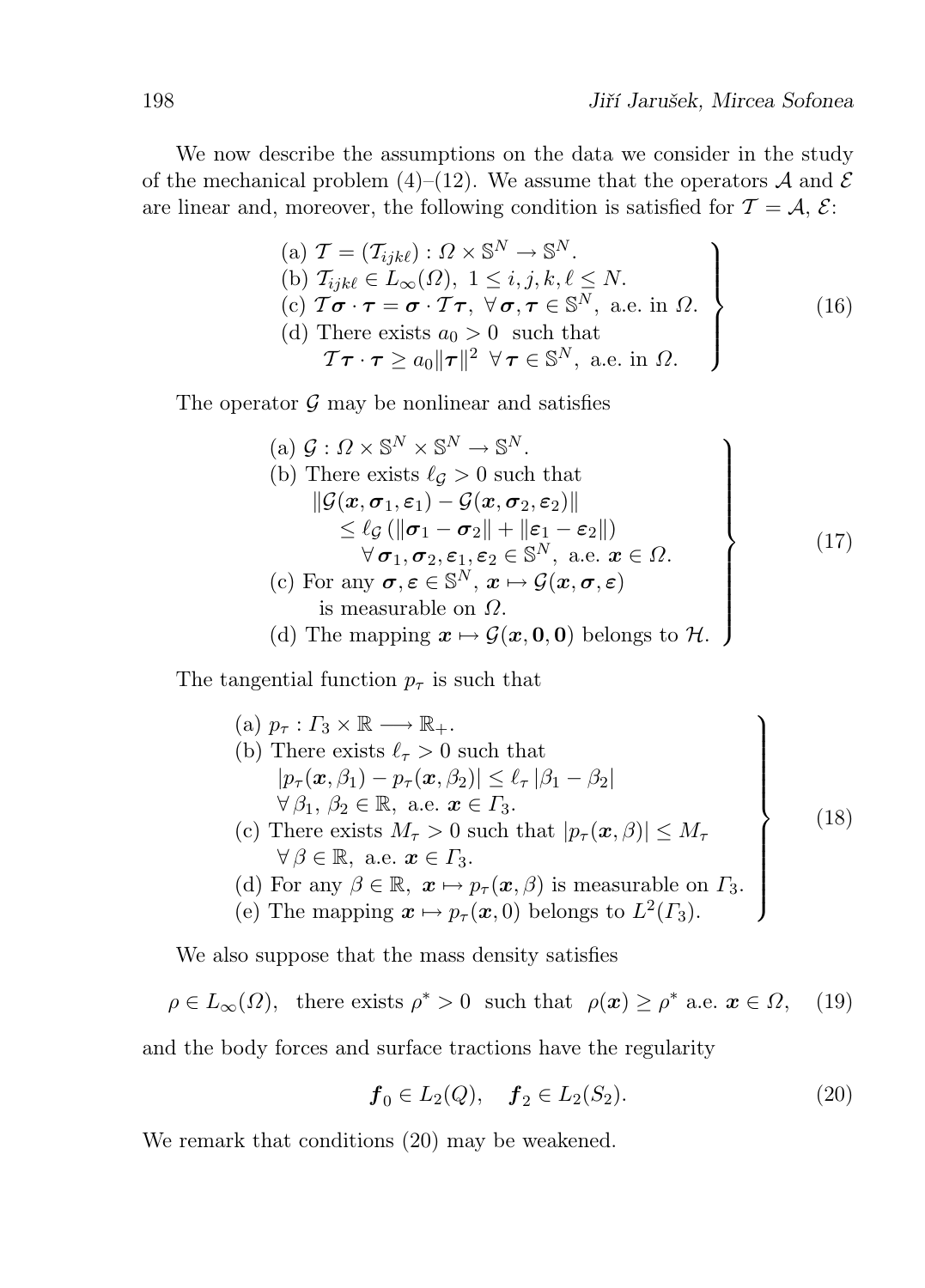The adhesion coefficients  $\gamma_{\nu}, \gamma_{\tau}$  and  $\epsilon_a$  satisfy the conditions

$$
\gamma_{\nu}, \gamma_{\tau} \in L_{\infty}(\Gamma_3), \epsilon_a \in L_2(\Gamma_3), \gamma_{\nu}, \gamma_{\tau}, \epsilon_a \ge 0 \text{ a.e. on } \Gamma_3
$$
 (21)

and, finally, the initial data satisfy

$$
u_0 \in V, \quad v_0 \in L_2(\Omega), \quad \beta_0 \in L_2(\Gamma_3). \tag{22}
$$

In the rest of the paper we will use a modified inner product on the Hilbert space  $H = L_2(\Omega)$ , given by

$$
(\boldsymbol{u},\boldsymbol{v})_H = (\rho \,\boldsymbol{u},\boldsymbol{v})_{\boldsymbol{L}_2(\Omega)} \quad \forall \,\boldsymbol{u},\,\boldsymbol{v} \in H,\tag{23}
$$

that is, it is weighted with  $\rho$ , and we let  $\|\cdot\|_H$  be the associated norm, i.e.,

$$
\|\mathbf{v}\|_{H}=(\rho\,\mathbf{v},\mathbf{v})_{\mathbf{L}_{2}(\Omega)}^{1/2}\quad\forall\,\mathbf{v}\in H.
$$

It follows from assumption (19) that  $\|\cdot\|_H$  and  $\|\cdot\|_{L_2(\Omega)}$  are equivalent norms on H, and also the inclusion mapping of  $(V, \|\cdot\|_V)$  into  $(H, \|\cdot\|_H)$  is continuous and dense. We denote by  $V'$  the dual space of V and we use the notation  $\langle \cdot, \cdot \rangle_{V' \times V}$  to represent the duality pairing between  $V'$  and V and we recall that

$$
\langle \mathbf{u}, \mathbf{v} \rangle_{V' \times V} = (\mathbf{u}, \mathbf{v})_H \qquad \forall \, \mathbf{u} \in H, \, \mathbf{v} \in V. \tag{24}
$$

Finally, we denote by  $\|\cdot\|_{V'}$  the norm on  $V'.$ 

Assumptions (20) allow us, for a.e.  $t \in (0, T)$ , to define  $f(t) \in V'$  by

$$
\langle \boldsymbol{f}(t), \boldsymbol{v} \rangle_{V' \times V} \int_{\Omega} \boldsymbol{f}_0(t) \cdot \boldsymbol{v} \, dx + \int_{\Gamma_2} \boldsymbol{f}_2(t) \cdot \boldsymbol{v} \, da \quad \forall \, \boldsymbol{v} \in V, \tag{25}
$$

and note that

$$
\mathbf{f} \in L_2(0, T; V'). \tag{26}
$$

Also, define  $j: L_{\infty}(\Gamma_3) \times V \times V \to \mathbb{R}$  by the formula

$$
j(\beta, \boldsymbol{u}, \boldsymbol{v}) = \int_{\Gamma_3} \left[ \left( p_\nu(u_\nu) - \gamma_\nu R_\nu(u_\nu) \beta^2 \right) v_\nu + p_\tau(\beta) \, \boldsymbol{R}_\tau(\boldsymbol{u}_\tau) \cdot \boldsymbol{v}_\tau \right] da. \tag{27}
$$

and note that the integral is well-defined due to the assumptions (15), (18) and (21).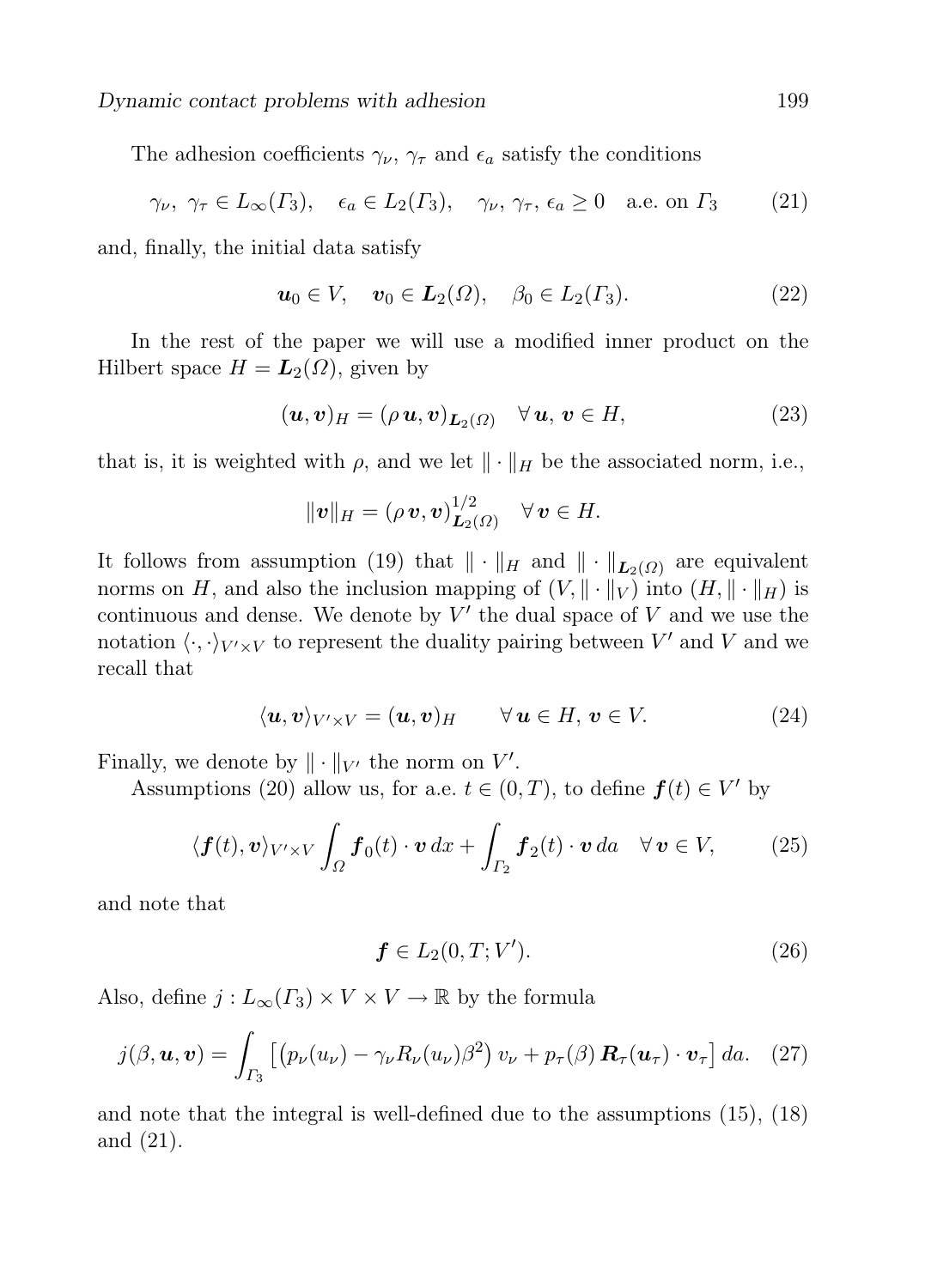Next, we need the set of admissible displacements field and the set of admissible bonding fields defined by

$$
K = \{ \boldsymbol{v} \in V ; v_{\nu} \le g \quad \text{a.e. on } \Gamma_3 \},\tag{28}
$$

$$
Q = \{ \ \beta \in L_2(\Gamma_3) \ ; \ 0 \le \beta \le 1 \ \text{a.e. on } \Gamma_3 \ \},
$$
 (29)

respectively. Finally, we reinforce assumption (22) with

$$
u_0 \in K,\tag{30}
$$

$$
\beta_0 \in Q. \tag{31}
$$

We continue with a brief description of the steps in the derivation of a variational formulation for this mechanical problem. To this end, assume that  $(u, \sigma, \beta)$  are smooth functions satisfying (4)–(12). We use the set of admissible displacements fields,  $(28)$ , as well as the functional j,  $(27)$ . Also, we introduce the sets

$$
\mathcal{K} = \{ \ \mathbf{v} \in H^1(0, T; V) \ ; \ \mathbf{v}(t) \in K \quad \forall \, t \in [0, T] \ \}, \tag{32}
$$

$$
\mathcal{Q} = \{ \ \beta \in W^1_{\infty}(0, T; L_2(\Gamma_3)) \ ; \ \beta(t) \in Q \quad \forall t \in [0, T] \ \}.
$$
 (33)

Let  $t \in [0, T]$  and let  $w \in \mathcal{K}$ . We take the dot product of equation (5) with  $w(t) - u(t)$ , integrate the result over  $\Omega$  and use Green's formula (3) to obtain

$$
(\rho \ddot{\boldsymbol{u}}(t), \boldsymbol{w}(t) - \boldsymbol{u}(t))_{\boldsymbol{L}_2(\Omega)} + (\boldsymbol{\sigma}(t), \boldsymbol{\varepsilon}(\boldsymbol{w}(t)) - \boldsymbol{\varepsilon}(\boldsymbol{u}(t)))_{\mathcal{H}} \qquad (34)
$$
  
= 
$$
\int_{\Omega} \boldsymbol{f}_0(t) \cdot (\boldsymbol{w}(t) - \boldsymbol{u}(t)) dx + \int_{\Gamma} \boldsymbol{\sigma}(t) \boldsymbol{\nu} \cdot (\boldsymbol{w} - \boldsymbol{u}(t)) da.
$$

Applying the boundary conditions (7) and (9) and noting that  $w(t) = 0$  on  $\Gamma_1$ , we have

$$
\int_{\Gamma} \sigma(t)\nu \cdot (\boldsymbol{w}(t) - \boldsymbol{u}(t)) da = \int_{\Gamma_2} \boldsymbol{f}_2(t) \cdot (\boldsymbol{w}(t) - \boldsymbol{u}(t)) da \qquad (35)
$$

$$
+ \int_{\Gamma_3} \sigma_{\nu}(t) \left( w_{\nu}(t) - u_{\nu}(t) \right) da - \int_{\Gamma_3} p_{\tau}(\beta(t)) \boldsymbol{R}_{\tau}(\boldsymbol{u}_{\tau}(t)) \cdot \boldsymbol{w}_{\tau}(t) da.
$$

Moreover, (8) yields

$$
\int_{\Gamma_3} (\sigma_\nu(t) - \gamma_\nu R_\nu(u_\nu(t))\beta^2(t)) (w_\nu(t) - u_\nu(t)) da \qquad (36)
$$

$$
\geq \int_{\Gamma_3} p_\nu(u_\nu(t)) (u_\nu(t) - w_\nu(t)) da.
$$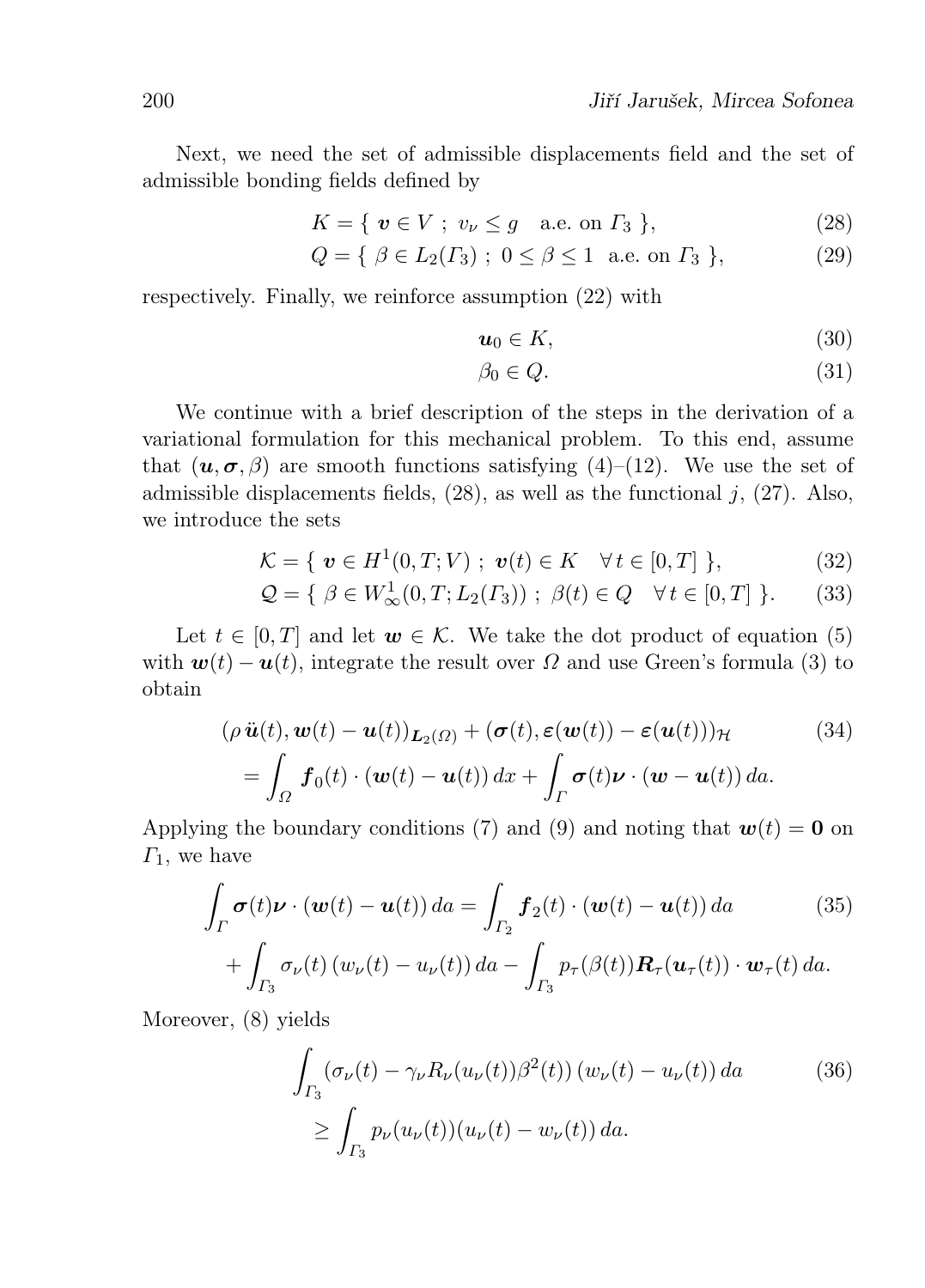We combine now  $(34)$ – $(36)$  and use  $(23)$ – $(25)$  and  $(27)$  to find that

$$
\langle \ddot{\boldsymbol{u}}(t), \boldsymbol{w}(t) - \boldsymbol{u}(t) \rangle_{V' \times V} + (\boldsymbol{\sigma}(t), \boldsymbol{\varepsilon}(\boldsymbol{w}(t)) - \boldsymbol{\varepsilon}(\boldsymbol{u}(t)))_{\mathcal{H}} \qquad (37)
$$
  
+ $j(\beta(t), \boldsymbol{u}(t), \boldsymbol{w}(t) - \boldsymbol{u}(t)) \ge \langle \boldsymbol{f}(t), \boldsymbol{w} - \boldsymbol{u}(t) \rangle_{V' \times V}.$ 

Then, we integrate (37) on  $[0, T]$ , perform an integration by part, use the initial conditions (11), and combine the resulting inequality with the constitutive law (4), the differential equation (10), the initial condition (12) and the unilateral constraint in (8). As a result we obtain the following variational formulation of Problem P.

**Problem**  $\mathcal{P}^V$ . Find a displacement field  $\boldsymbol{u}$  :  $[0,T] \rightarrow V$ , a stress field  $\sigma : [0, T] \to \mathcal{H}$  and a bonding field  $\beta : [0, T] \to L_{\infty}(T_3)$  such that  $u \in \mathcal{K}$ ,  $\beta \in \mathcal{Q}$ ,

$$
\boldsymbol{\sigma}(t) = \mathcal{A}\boldsymbol{\varepsilon}(\dot{\boldsymbol{u}}(t)) + \mathcal{E}\boldsymbol{\varepsilon}(\boldsymbol{u}(t)) + \int_0^t \mathcal{G}(\boldsymbol{\sigma}(s) - \mathcal{A}\boldsymbol{\varepsilon}(\dot{\boldsymbol{u}}(s)), \boldsymbol{\varepsilon}(\boldsymbol{u}(s))) ds \quad (38)
$$
  
a.e.  $t \in (0, T)$ ,

$$
\int_0^T (\boldsymbol{\sigma}(t), \boldsymbol{\varepsilon}(\boldsymbol{w}(t) - \boldsymbol{u}(t)))_{\mathcal{H}} dt - \int_0^T (\dot{\boldsymbol{u}}(t), \dot{\boldsymbol{w}}(t) - \dot{\boldsymbol{u}}(t))_{H} dt \qquad (39)
$$
  
+ 
$$
\int_0^T j(\beta(t), \boldsymbol{u}(t), \boldsymbol{w}(t) - \boldsymbol{u}(t)) dt + (\dot{\boldsymbol{u}}(T), \boldsymbol{w}(T) - \boldsymbol{u}(T))_{H}
$$
  

$$
\geq \int_0^T \langle \boldsymbol{f}(t), \boldsymbol{w}(t) - \boldsymbol{u}(t) \rangle_{V' \times V} dt + (\boldsymbol{u}_1, \boldsymbol{w}(0) - \boldsymbol{u}_0)_{H} \quad \forall \, \boldsymbol{w} \in \mathcal{K},
$$

$$
\dot{\beta}(t) - \left(\beta \left(\gamma_{\nu} R_{\nu}(u_{\nu})^2 + \gamma_{\tau} \|\mathbf{R}(u_{\tau})\|^2\right) - \epsilon_a\right)_{+} \quad \text{a.e. } t \in (0, T), \tag{40}
$$

$$
\beta(0) = \beta_0. \tag{41}
$$

The main result of this section concerns the solvability of Problem  $\mathcal{P}^V$ and can be stated as follows.

**Theorem 1.** Assume that conditions  $(15)$ – $(22)$ ,  $(30)$  and  $(31)$  hold. Then Problem  $\mathcal{P}^V$  has at least a solution. Moreover, the solution satisfies

$$
\mathbf{u} \in \mathcal{K}, \quad \dot{\mathbf{u}} \in \mathbf{H}^{1/2,1}(Q),\tag{42}
$$

$$
\sigma \in L_2(0, T; \mathcal{H}), \tag{43}
$$

$$
\beta \in \mathcal{Q}.\tag{44}
$$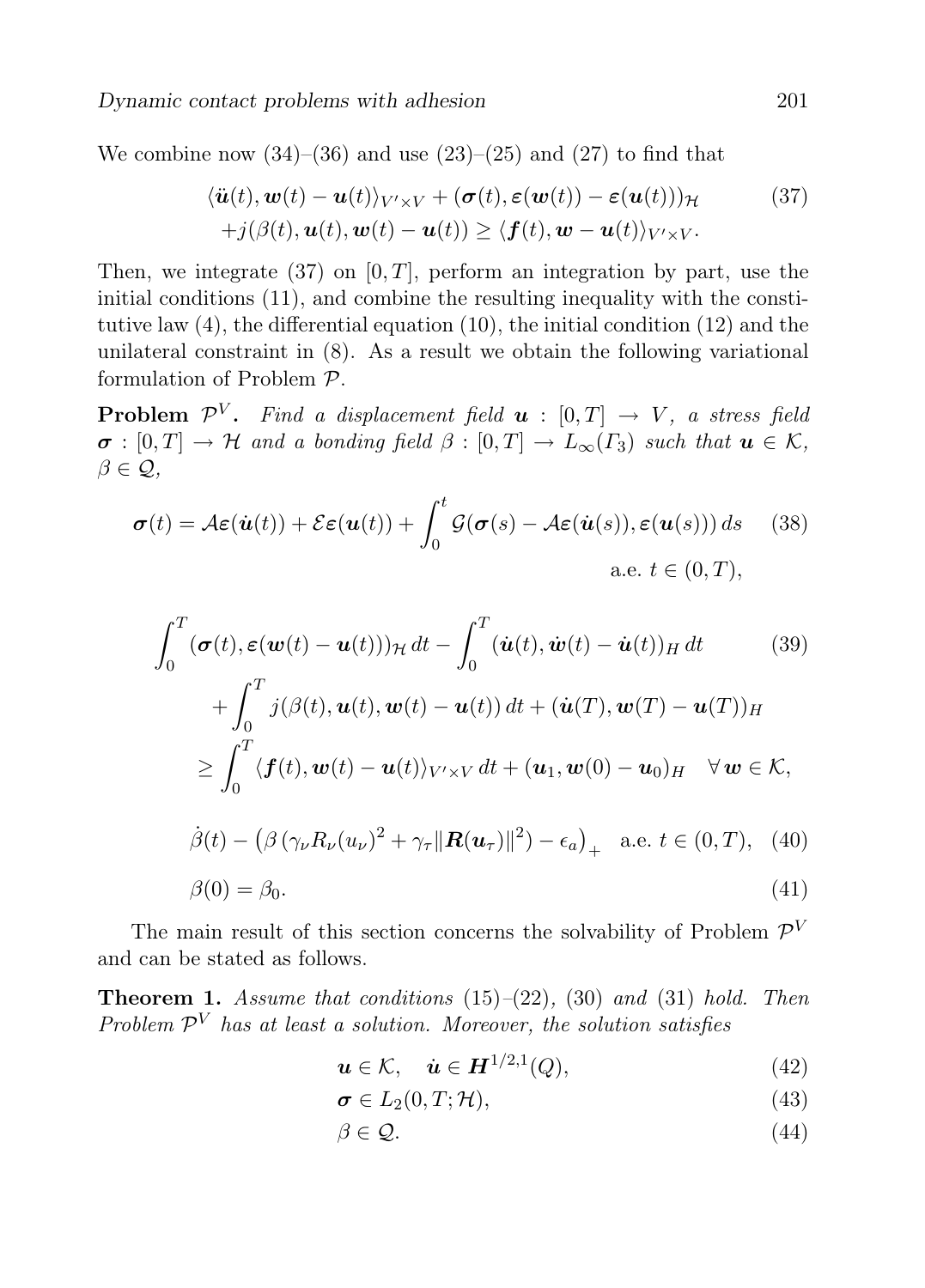We conclude by Theorem 1 that the frictionless contact problem with normal compliance, adhesion and unilateral constraint,  $(4)$ – $(12)$ , has at least a weak solution and it satisfies  $(42)$ – $(48)$ . The question of the uniqueness of the solution is left open.

#### 3 Penalized problems

We turn now to the proof of Theorem 1 which will be carried out in several steps and it is based on a limit procedure on estimates for the solutions of a sequence of regularized problems, similar to that used in [2, Ch. 4] and [11]. Since the modifications are straightforward, sometimes we omit the details.

We start with the construction of the penalized problems. To this end, for every  $\lambda > 0$  we consider the function  $p_{\nu\lambda} : \mathbb{R} \to \mathbb{R}$  defined by

$$
p_{\nu\lambda}(r) = \begin{cases} p_{\nu}(r) & \text{if } r \le g, \\ \frac{1}{\lambda}(r-g) + p_{\nu}(g) & \text{if } r > g, \end{cases}
$$
 (45)

and let  $P_{\nu\lambda} : \mathbb{R} \to \mathbb{R}$  be the function defined by  $P_{\nu\lambda}(r) = \int^r$  $\boldsymbol{0}$  $p_{\nu\lambda}(s)\,ds,$  i.e.

$$
P_{\nu\lambda}(r) = \begin{cases} \int_0^r p_{\nu}(s) ds & \text{if } r \le g, \\ \frac{1}{2\lambda}(r-g)^2 + p_{\nu}(g)(r-g) + \int_0^g p_{\nu}(s) ds & \text{if } r > g. \end{cases}
$$
(46)

We also consider the functional  $j_{\lambda}: L_{\infty}(\Gamma_3) \times V \times V \to \mathbb{R}$  given by

$$
j_{\lambda}(\beta, \boldsymbol{u}, \boldsymbol{v}) = \int_{\Gamma_3} \left[ \left( p_{\nu\lambda}(u_{\nu}) - \gamma_{\nu} R_{\nu}(u_{\nu}) \beta^2 \right) v_{\nu} + p_{\tau}(\beta) \, \mathbf{R}_{\tau}(\boldsymbol{u}_{\tau}) \cdot \boldsymbol{v}_{\tau} \right] da. \tag{47}
$$

We use the notation above to define the following penalized frictionless contact problems.

**Problem**  $\mathcal{P}_{\lambda}^{V}$  Find a displacement field  $u_{\lambda} : [0, T] \rightarrow V$ , a stress field  $\sigma_{\lambda}: [0,T] \to \mathcal{H}$  and a bonding field  $\beta_{\lambda}: [0,T] \to L_{\infty}(\Gamma_3)$  such that for almost every  $t \in (0, T)$ 

$$
\sigma_{\lambda}(t) = \mathcal{A}\varepsilon(\dot{\boldsymbol{u}}_{\lambda}(t)) + \mathcal{E}\varepsilon(\boldsymbol{u}_{\lambda}(t)) + \int_0^t \mathcal{G}(\boldsymbol{\sigma}_{\lambda}(s) - \mathcal{A}\varepsilon(\dot{\boldsymbol{u}}_{\lambda}(s)), \varepsilon(\boldsymbol{u}_{\lambda}(s))) ds,
$$
\n(48)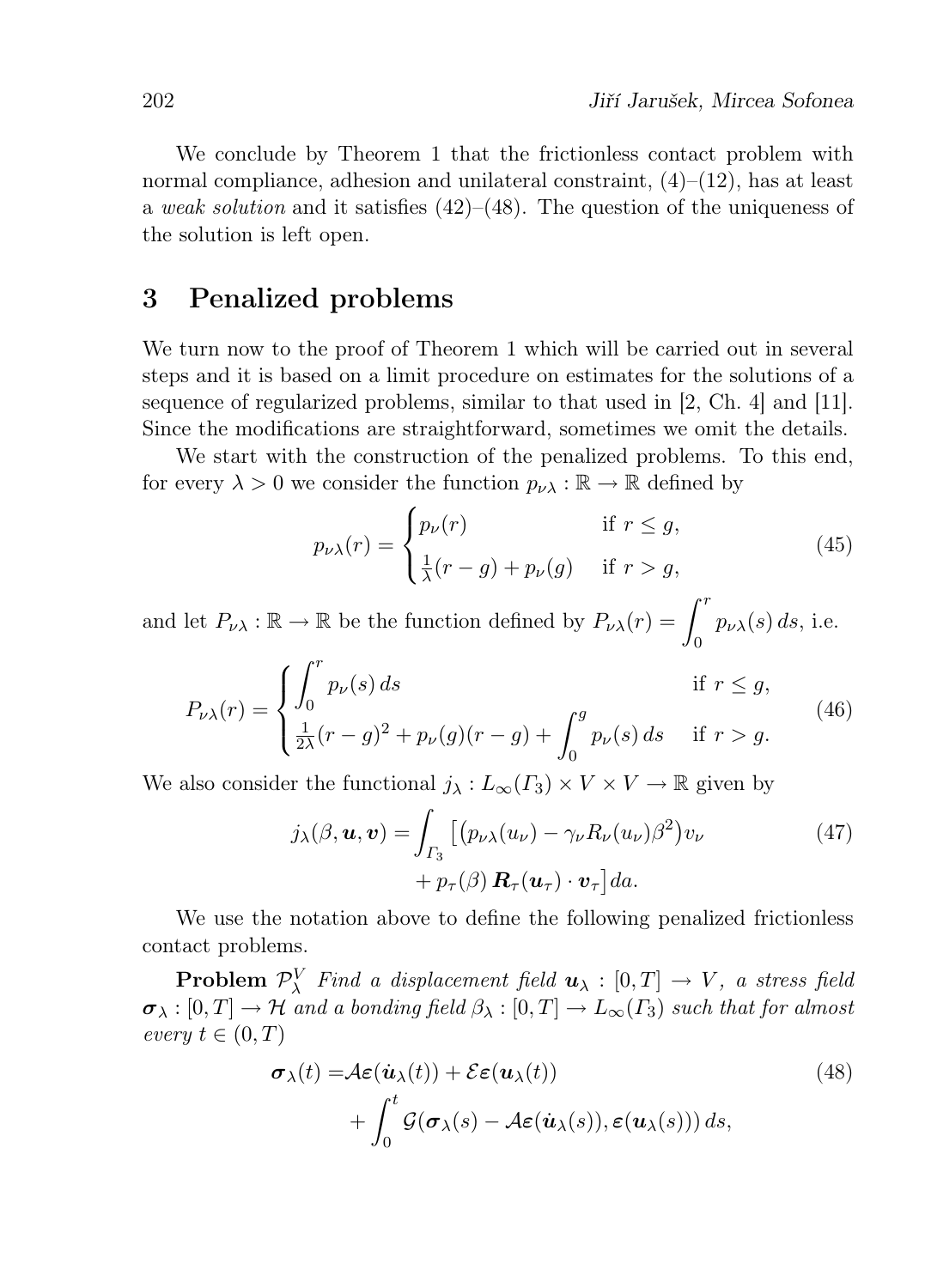Dynamic contact problems with adhesion 203

$$
\langle \ddot{\boldsymbol{u}}_{\lambda}(t), \boldsymbol{w} \rangle_{V' \times V} + (\boldsymbol{\sigma}_{\lambda}(t), \boldsymbol{\varepsilon}(\boldsymbol{w}))_{\mathcal{H}} + j_{\lambda}(\beta_{\lambda}(t)\boldsymbol{u}_{\lambda}(t), \boldsymbol{w})
$$
(49)  
=  $\langle \boldsymbol{f}(t), \boldsymbol{w} \rangle_{V' \times V} \quad \forall \boldsymbol{w} \in V$ ,

$$
\dot{\beta}_{\lambda}(t) - \left(\beta_{\lambda} \left(\gamma_{\nu} R_{\nu}(u_{\lambda \nu})^2 + \gamma_{\tau} \|\mathbf{R}(u_{\lambda \tau}\|^2) - \epsilon_a\right)_{+},\right) \tag{50}
$$

$$
\boldsymbol{u}_{\lambda}(0) = \boldsymbol{u}_0, \quad \dot{\boldsymbol{u}}_{\lambda}(0) = \boldsymbol{u}_1, \quad \beta_{\lambda}(0) = \beta_0.
$$
 (51)

Clearly, Problem  $\mathcal{P}_{\lambda}^{V}$  represents the variational formulation of an adhesive contact problem similar to that studied in [7], in which the penetration is allowed and unlimited. Moreover, keeping in mind the definition of the function  $p_{\nu\lambda}$ , we formally recover condition (8) in the limit as  $\lambda \to 0$ . For this reason we refer to Problem  $\mathcal{P}_{\lambda}^{V}$  as a *penalized* of the original frictionless contact problem  $\mathcal{P}^V$ .

Note that the function  $p_{\nu\lambda}$  defined in (45) is monotone and Lipschitz continuous. This allows to obtain the following existence and uniqueness result.

**Theorem 2.** Under the assumptions (15)–(22) and (31), Problem  $\mathcal{P}_{\lambda}^{V}$  has a unique solution  $(\boldsymbol{u}_{\lambda}, \boldsymbol{\sigma}_{\lambda}, \beta_{\lambda})$ , and

$$
\mathbf{u}_{\lambda} \in W_2^1(0,T;V) \cap C^1([0,T];H), \quad \ddot{\mathbf{u}}_{\lambda} \in L_2(0,T;V'), \tag{52}
$$

$$
\sigma_{\lambda} \in L_2(0, T; \mathcal{H}), \quad \text{Div}\,\sigma_{\lambda} \in L_2(0, T; V'), \tag{53}
$$

$$
\beta_{\lambda} \in \mathcal{Q}.\tag{54}
$$

The proof of Theorem 2 is based on arguments similar to those presented in [7, 14] and, therefore, is omitted. Nevertheless, we note that the regularity  $\beta_{\lambda} \in \mathcal{Q}$  of the bonding field follows from the differential equation (50), the initial condition  $\beta_{\lambda}(0) = \beta_0$  and assumption (31).

## 4 Proof of Theorem 1

We now proceed to a *priori* estimates. Everywhere below we assume that  $(15)-(22)$ ,  $(30)$  and  $(31)$  hold. Also, below c will represent a generic positive constant which may depend on the problem data but does not depend on  $\lambda$ or T, nor on the positive numbers k and  $T_0$  which will be specified later; also its value may change from line to line.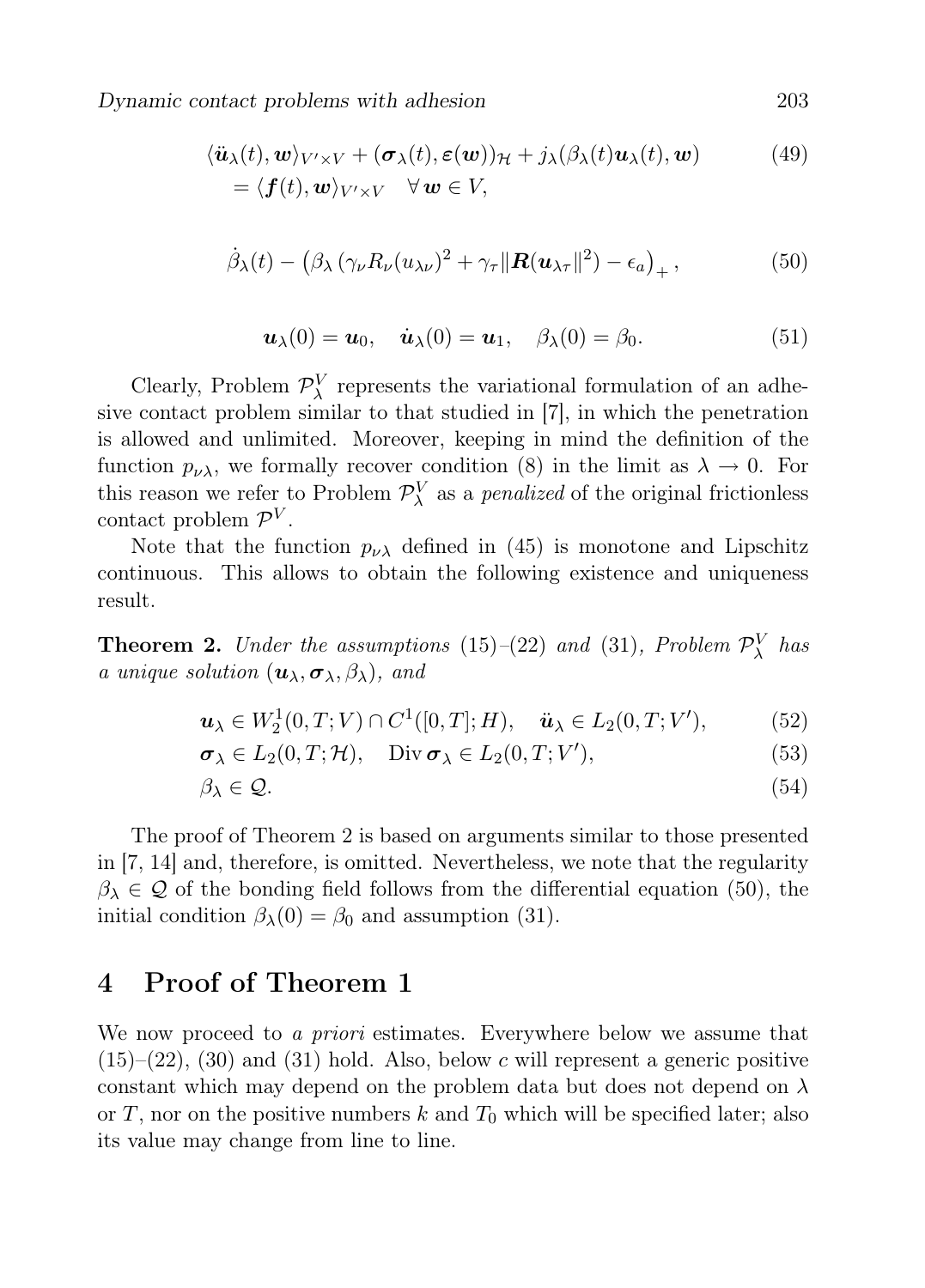(i) A priori estimates. Let  $\lambda > 0$ . We put  $w = \dot{u}_{\lambda}(t)$  in (49) to obtain

$$
\langle \ddot{\mathbf{u}}_{\lambda}(t), \dot{\mathbf{u}}_{\lambda}(t) \rangle_{V' \times V} + (\boldsymbol{\sigma}_{\lambda}(t), \boldsymbol{\varepsilon}(\dot{\mathbf{u}}_{\lambda}(t)))_{\mathcal{H}} + j_{\lambda}(\beta_{\lambda}(t), \mathbf{u}(t), \dot{\mathbf{u}}_{\lambda}(t)) \qquad (55) = \langle \boldsymbol{f}(t), \dot{\mathbf{u}}_{\lambda}(t) \rangle_{V' \times V}, \quad \text{a.e. } t \in (0, T).
$$

We integrate equation  $(55)$  with respect to time, use  $(13)$ – $(18)$ , the definition (46) of the function  $P_{\nu\lambda}$ , and the regularity (30) of the initial data  $u_0$ . After some calculation, based on monotonicity arguments, we obtain that there exists  $T_0 \in (0, T]$  such that

$$
\|\dot{\mathbf{u}}_{\lambda}\|_{L_{\infty}(0,T_0; \mathbf{L}_2(\Omega))}^2 + \|\dot{\mathbf{u}}_{\lambda}\|_{L_2(0,T_0; V)}^2
$$
\n
$$
+ \|\mathbf{u}_{\lambda}\|_{L_{\infty}(0,T_0; V)}^2 + \|P_{\lambda}(u_{\lambda \nu})\|_{L_{\infty}(0,T_0; L_1(\Gamma_3))} \leq c.
$$
\n(56)

Here and below  $u_{\lambda\nu}$  and  $\sigma_{\lambda\nu}$  represent the normal trace of  $u_{\lambda}$  and  $\sigma_{\lambda}$ , respectively. Also, note that the restriction of the length of the interval of time arise from the need to obtain a convenient estimate involving the integral term in  $(48)$ ; a similar argument will be used in the step  $(v)$  of the proof which we present below.

(ii) **Dual estimate.** To obtain the *dual* estimate we test in  $(49)$  with an arbitrary element  $\mathbf{w} \in L_2(0, T_0; \mathbf{\hat{H}}^1(\Omega))$ . This together with (56) yields

$$
\|\ddot{\mathbf{u}}_{\lambda}\|_{L_2(0,T_0; \mathbf{H}^{-1}(\Omega))}^2 \le c. \tag{57}
$$

Interpolating (56) and (57) we finally arrive at

$$
\|\dot{\mathbf{u}}_{\lambda}\|_{\mathbf{H}^{1/2,1}(Q_{T_0})}^2 + \|\dot{\mathbf{u}}_{\lambda}\|_{L_{\infty}(0,T_0; \mathbf{L}_2(\Omega))}^2 + \|P_{\lambda}(u_{\lambda\nu})\|_{L_{\infty}(0,T_0; \mathbf{L}_1(\Gamma_3))} \leq c. \tag{58}
$$

Hence by the standard use of the extension operator and Fourier transform, we can prove that  $\ddot{u}$  belongs to the dual of the space  $H^{1/2,1}(Q_{T_0})$  and (49) has a sense from test functions from  $H^{1/2,1}(Q_{T_0})$ . For details cf. [2], Chapter 2. Moreover, since  $-\sigma_{\lambda\nu} = p_{\nu\lambda}(u_{\lambda\nu}) - \gamma_{\nu}R_{\nu}(u_{\lambda\nu})\beta_{\lambda}^2$  on  $S_3$ , using the Green formula and standard trace theorem we have

$$
||p_{\nu\lambda}(u_{\lambda\nu})||_{H^{-1/4,-1/2}(S_{T_03})} \leq c. \tag{59}
$$

(iii) First convergence results as  $\lambda \to 0$ . We prove now some convergence results involving the approximate displacement field  $u_\lambda$ . To this end,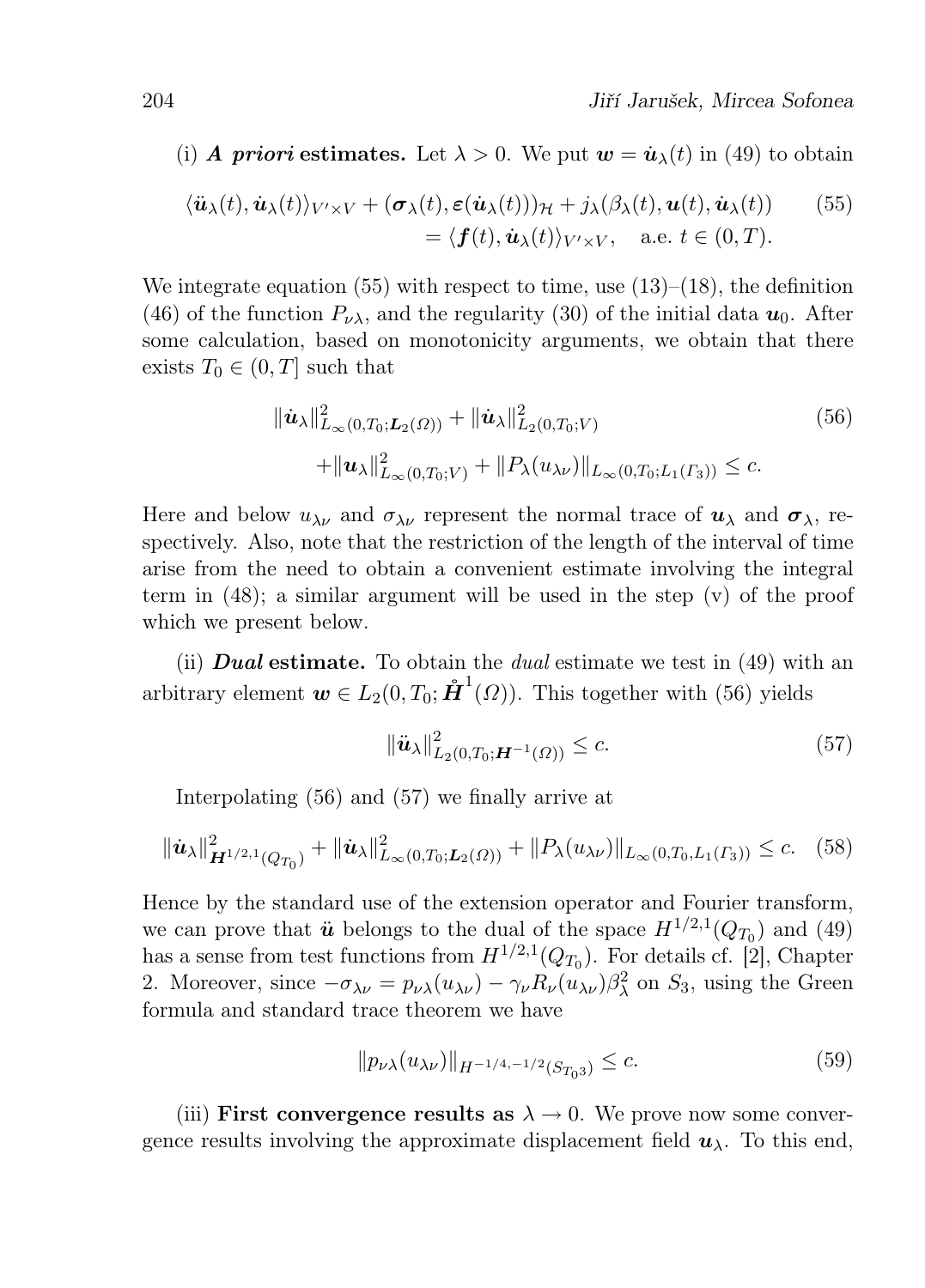consider a sequence of positive numbers  $\{\lambda_n\}$  converging to zero as  $n \to \infty$ . The validity of  $(56)$ – $(58)$  shows that there exists an element u such that

$$
\dot{\mathbf{u}} \in \mathbf{H}^{1/2,1}(Q_{T_0}) \cap L_{\infty}(0,T_0;\mathbf{L}_2(\Omega))
$$
\n(60)

and, for a subsequence  $\{\lambda_{n_k}\}\subset \{\lambda_n\}$ , the following convergences hold as  $k \to \infty$ :

$$
\boldsymbol{\varepsilon}(\dot{\boldsymbol{u}}_k) \boldsymbol{\rightharpoonup} \boldsymbol{\varepsilon}(\dot{\boldsymbol{u}}) \text{ in } L_2(0, T_0; \mathcal{H}), \tag{61}
$$

$$
\ddot{\boldsymbol{u}}_k \rightharpoonup \ddot{\boldsymbol{u}} \quad \text{in } L_2(0, T_0; \boldsymbol{H}^{-1}(\Omega)), \tag{62}
$$

$$
\dot{\boldsymbol{u}}_k \rightharpoonup \dot{\boldsymbol{u}} \quad \text{in } \boldsymbol{H}^{1/2,1}(Q_{T_0}), \tag{63}
$$

$$
\dot{\boldsymbol{u}}_k \to \dot{\boldsymbol{u}} \quad \text{in } \boldsymbol{L}_2(Q_{T_0}), \tag{64}
$$

$$
\mathbf{u}_k \to \mathbf{u} \quad \text{in } \mathbf{L}_2(S_{T_0}), \tag{65}
$$

$$
\dot{\boldsymbol{u}}_k \to \dot{\boldsymbol{u}} \quad \text{in } \boldsymbol{L}_2(S_{T_0}). \tag{66}
$$

Here and below we use the notation  $u_k = u_{\lambda_{n_k}}$  and  $\lambda_k = \lambda_{n_k}$ . Indeed,  $(64)$  follows from  $(63)$  by the standard compact imbedding theorem. An analogous argument works also for (65), and it is based on the convergence in the space  $H^1(0, T_0; L_2(\Omega)) \cap L_2(0, T_0; \mathbf{H}^{1/2}(\Gamma)).$ 

(iv)  $u$  is an locally admissible displacement field. We use the notation  $p_k = p_{\nu \lambda_{n_k}}$  and we denote by  $u_{k\nu}$  the normal trace of  $u_k$ . Let  $k \in \mathbb{N}$ . It follows from (59) that

$$
\int_{0}^{T_0} \int_{\Gamma_3} p_k(u_{k\nu})(u_{k\nu} - g) \, da \, dt \le c \tag{67}
$$

which implies that

$$
\int_0^{T_0} \int_{\Gamma_3 \cap \{u_{k\nu} \le g\}} p_k(u_{k\nu}) u_{k\nu} \, da \, dt - \int_0^{T_0} \int_{\Gamma_3 \cap \{u_{k\nu} \le g\}} p_k(u_{k\nu}) g \, da \, dt + \int_0^{T_0} \int_{\Gamma_3 \cap \{u_{k\nu} > g\}} p_k(u_{k\nu}) (u_{k\nu} - g) \, da \, dt \le c.
$$

We neglect the first term in the left hand side of the previous inequality and note that  $p_k(u_{k\nu}) \leq p(g)$  on  $\Gamma_3 \cap \{u_{k\nu} \leq g\}$ . As a result we obtain

$$
\int_0^{T_0} \int_{\Gamma_3 \cap \{u_{k\nu} > g\}} p_k(u_{k\nu})(u_{k\nu} - g) \, da \, dt \le c. \tag{68}
$$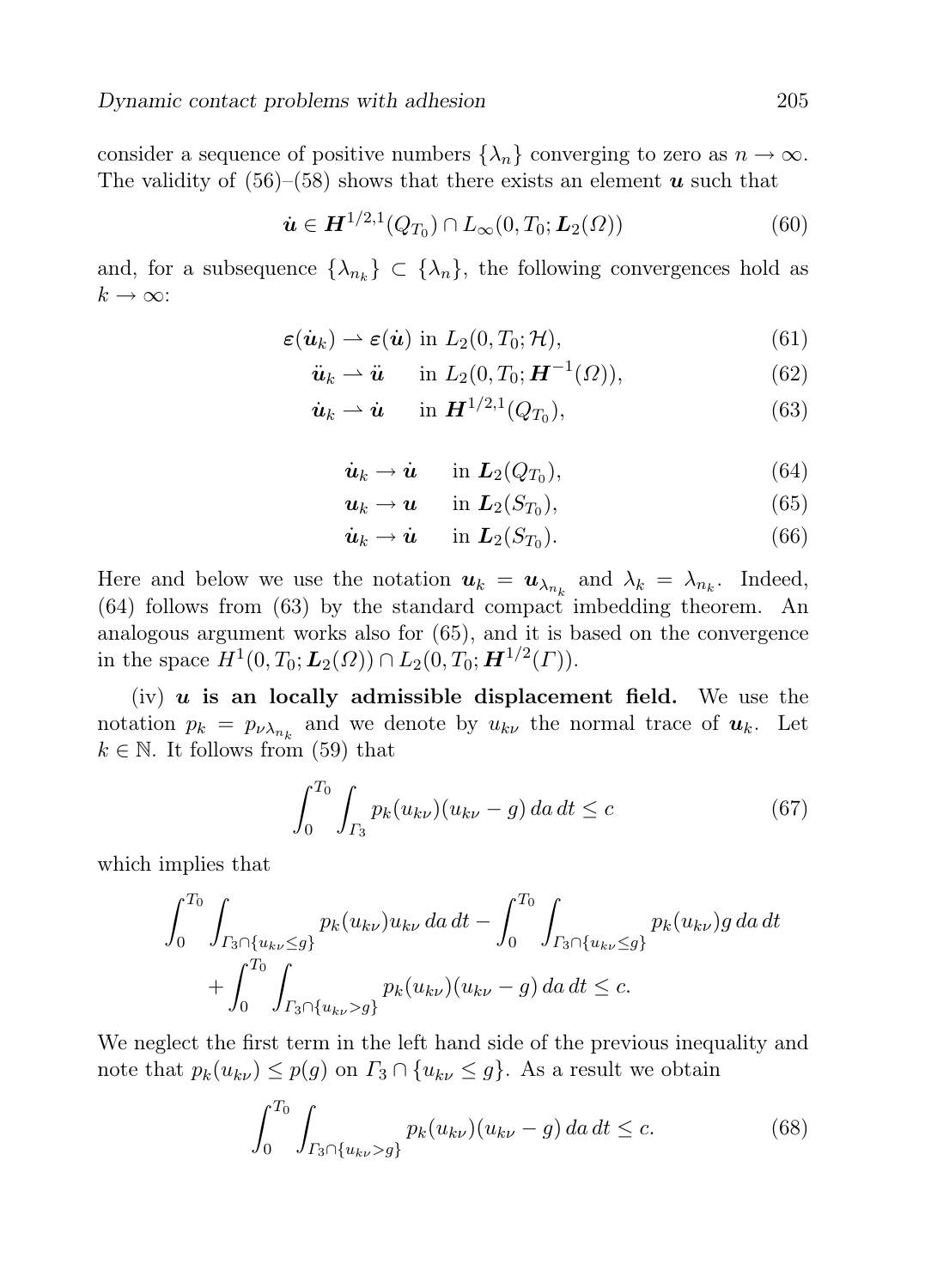We use in (68) the definition of the function  $p_k$ , (45), and elementary manipulations to see that

$$
\frac{1}{\lambda_k} \int_0^{T_0} \int_{\Gamma_3 \cap \{u_{k\nu} > g\}} (u_{k\nu} - g)^2 \, da \, dt \leq c.
$$

This last inequality shows that

$$
\int_0^{T_0} \int_{\Gamma_3} \left[ (u_{k\nu} - g)_+ \right]^2 da \, dt \le c\lambda_k. \tag{69}
$$

We pass now to the limit in (69) as  $k \to \infty$  and use (65) to see that

$$
\int_0^{T_0} \int_{\Gamma_3} \left[ (u_\nu - g)_+ \right]^2 da \, dt \le 0,
$$

which shows that  $(u_{\nu}(t)-g)_{+}=0$  a.e. on  $\Gamma_3$ , for all  $t \in [0, T_0]$ . We conclude that

$$
\mathbf{u}(t) \in K \qquad \forall \, t \in [0, T_0], \tag{70}
$$

i.e.  $u$  is an locally admissible displacement field.

(v) **A** strong convergence result. Let  $k \in \mathbb{N}$ . Consider the functions  $\sigma_k^I$ ,  $\sigma^I$  and  $\beta$  defined by the equalities

$$
\boldsymbol{\sigma}_k^I(t) = \mathcal{E}\boldsymbol{\varepsilon}(\boldsymbol{u}_k(t)) + \int_0^t \mathcal{G}(\boldsymbol{\sigma}_k^I(s), \boldsymbol{\varepsilon}(\boldsymbol{u}_k(s))) ds,
$$
\n(71)

$$
\boldsymbol{\sigma}^{I}(t) = \mathcal{E}\boldsymbol{\varepsilon}(\boldsymbol{u}(t)) + \int_{0}^{t} \mathcal{G}(\boldsymbol{\sigma}^{I}(s), \boldsymbol{\varepsilon}(\boldsymbol{u}(s))) ds,
$$
\n(72)

$$
\beta(t) = -\int_0^t \left( \beta(s) \left( \gamma_\nu R_\nu(u_\nu(s))^2 + \gamma_\tau \|\mathbf{R}(u_\tau(s)\|^2) - \epsilon_a \right)_+ ds + \beta_0, \quad (73)
$$

for all  $t \in [0, T_0]$ . The definition of these functions is based on the Banach fixed point theorem, which show that the integral equations (71), (72) and (74) have a unique solution. In addition we denote  $\beta_k = \beta_{\lambda_{n_k}}$ . It follows from (50) and (51) that  $\beta_k$  satisfies

$$
\beta_k(t) = -\int_0^t (\beta_k(s) (\gamma_\nu R_\nu(u_{k\nu}(s))^2 + \gamma_\tau ||\mathbf{R}(u_{k\tau}(s)||^2) - \epsilon_a)_+ ds + \beta_0 \tag{74}
$$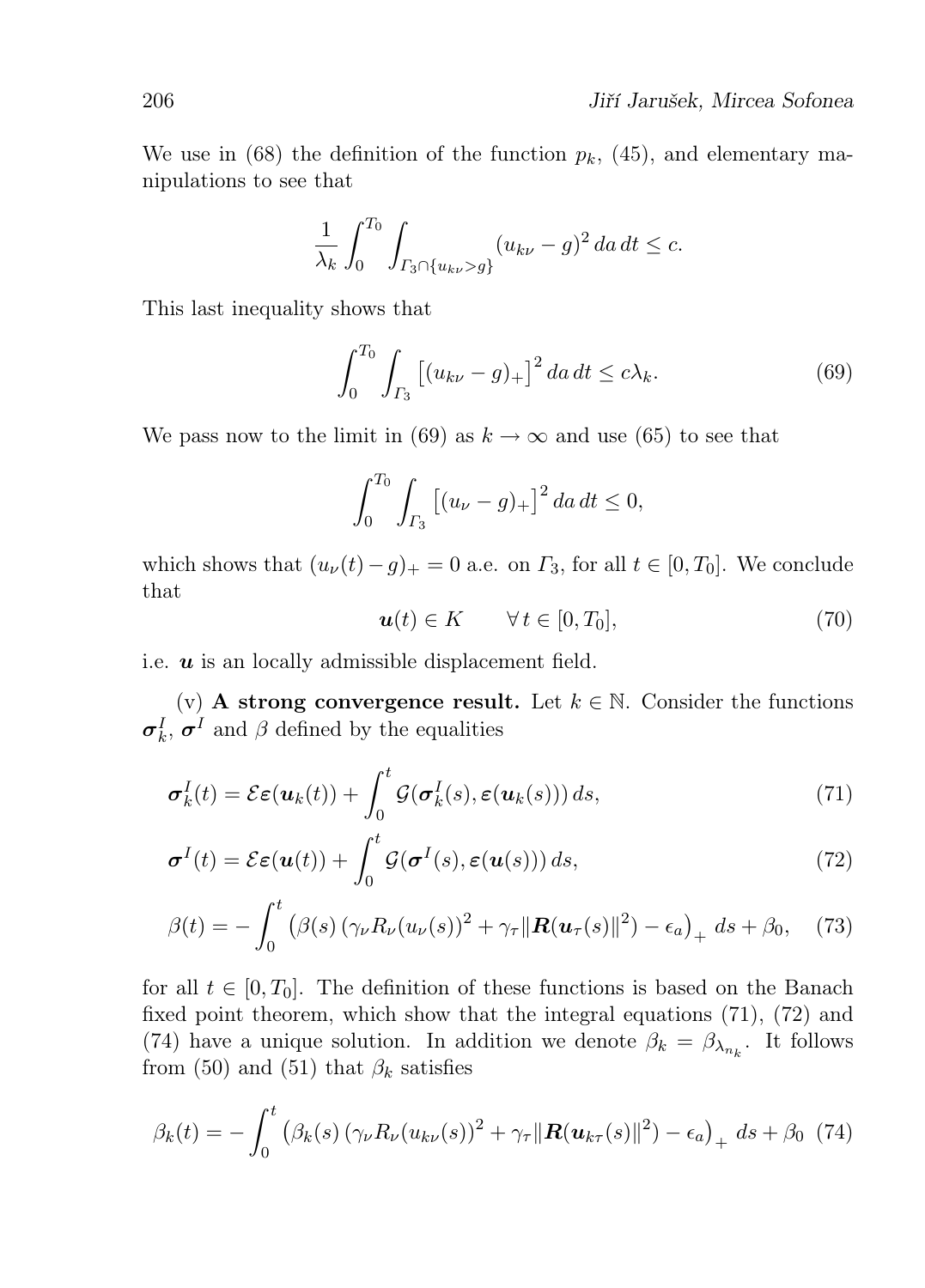for all  $t \in [0, T_0]$  where, here and below,  $u_{k\tau}$  represents the tangential trace of  $u_k$ .

We write (49) for  $\lambda = \lambda_k$ , take  $\mathbf{w} = \mathbf{u} - \mathbf{u}_k$  and use (71) to obtain

$$
\langle \ddot{\boldsymbol{u}}_k, \boldsymbol{u} - \boldsymbol{u}_k \rangle_{V' \times V} + (\mathcal{A}\boldsymbol{\varepsilon}(\dot{\boldsymbol{u}}_k), \boldsymbol{\varepsilon}(\boldsymbol{u} - \boldsymbol{u}_k))_{\mathcal{H}} + (\sigma_k^I, \boldsymbol{\varepsilon}(\boldsymbol{u} - \boldsymbol{u}_k))_{\mathcal{H}}
$$

$$
+ \int_{\Gamma_3} p_k(u_{k\nu})(u_{\nu} - u_{k\nu}) da - \int_{\Gamma_3} \gamma_{\nu} R_{\nu}(u_{k\nu}) \beta_k^2(u_{\nu} - u_{k\nu}) da
$$

$$
+ \int_{\Gamma_3} p_{\tau}(\beta_k) \boldsymbol{R}(\boldsymbol{u}_{k\tau}) \cdot (\boldsymbol{u}_{\tau} - \boldsymbol{u}_{k\tau}) da \langle \boldsymbol{f}, \boldsymbol{u} - \boldsymbol{u}_k \rangle_{V' \times V}
$$

a.e. on  $(0, T_0)$ . Next, using the monotonicity of the function  $p_k$ , (70) and the properties of the operators  $R_{\nu}$  and  $\boldsymbol{R}_{\tau}$  we obtain

$$
\langle \ddot{\boldsymbol{u}}_k, \boldsymbol{u} - \boldsymbol{u}_k \rangle_{V' \times V} + (\mathcal{A}\boldsymbol{\varepsilon}(\dot{\boldsymbol{u}}_k), \boldsymbol{\varepsilon}(\boldsymbol{u} - \boldsymbol{u}_k))_{\mathcal{H}}
$$

$$
+ (\boldsymbol{\sigma}_k^I, \boldsymbol{\varepsilon}(\boldsymbol{u} - \boldsymbol{u}_k))_{\mathcal{H}} + \int_{\Gamma_3} p_{\nu}(u_{\nu})(u_{\nu} - u_{k\nu}) da
$$

$$
+ c \int_{\Gamma_3} \|\boldsymbol{u} - \boldsymbol{u}_k\| da \ge \langle \boldsymbol{f}, \boldsymbol{u} - \boldsymbol{u}_k \rangle_{V' \times V},
$$

a.e. on  $(0, T_0)$ , which shows that

$$
(\mathcal{A}\varepsilon(\dot{\boldsymbol{u}}_k-\dot{\boldsymbol{u}}), \varepsilon(\boldsymbol{u}_k-\boldsymbol{u}))_{\mathcal{H}}+(\boldsymbol{\sigma}_k^I-\boldsymbol{\sigma}^I, \varepsilon(\boldsymbol{u}_k-\boldsymbol{u}))_{\mathcal{H}}
$$
  
\n
$$
\leq (\mathcal{A}\varepsilon(\dot{\boldsymbol{u}}), \varepsilon(\boldsymbol{u}-\boldsymbol{u}_k))_{\mathcal{H}}+(\boldsymbol{\sigma}^I, \varepsilon(\boldsymbol{u}-\boldsymbol{u}_k))_{\mathcal{H}}+\langle \ddot{\boldsymbol{u}}_k, \boldsymbol{u}-\boldsymbol{u}_k \rangle_{V' \times V}
$$
  
\n
$$
+\int_{\Gamma_3} p_{\nu}(u_{\nu})(u_{\nu}-u_{k\nu}) da + c \int_{\Gamma_3} \|\boldsymbol{u}-\boldsymbol{u}_k\| da + \langle \boldsymbol{f}, \boldsymbol{u}_k-\boldsymbol{u} \rangle_{V' \times V}.
$$

a.e. on  $(0, T_0)$ . Let  $t \in [0, T_0]$ . We integrate the previous inequality over  $[0, t]$ , use standard integration by parts and the initial conditions to find that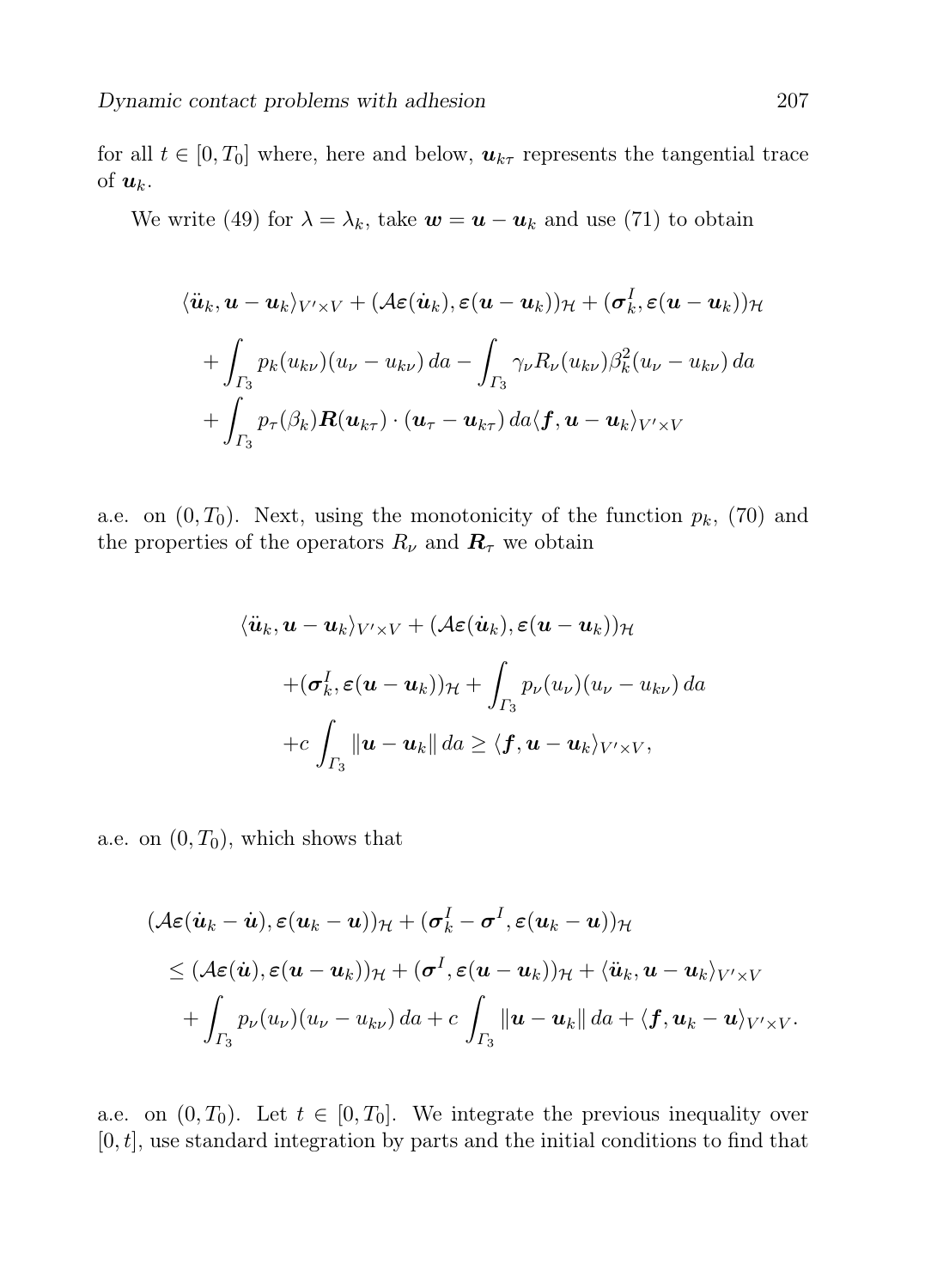$$
(\mathcal{A}\varepsilon(\mathbf{u}_k(t) - \mathbf{u}(t)), \varepsilon(\mathbf{u}_k(t) - \mathbf{u}(t)))_{\mathcal{H}}
$$
\n
$$
+ \int_0^t (\sigma_k^I(s) - \sigma^I(s), \varepsilon(\mathbf{u}_k(s) - \mathbf{u}(s)))_{\mathcal{H}} ds
$$
\n
$$
\leq \int_0^t (\mathcal{A}\varepsilon(\dot{\mathbf{u}}(s)), \varepsilon(\mathbf{u}(s) - \mathbf{u}_k(s)))_{\mathcal{H}} ds
$$
\n
$$
+ \int_0^t (\sigma^I(s), \varepsilon(\mathbf{u}_k(s) - \mathbf{u}(s)))_{\mathcal{H}} ds
$$
\n
$$
+ \int_0^t \langle \dot{\mathbf{u}}_k(s), \dot{\mathbf{u}}_k(s) - \dot{\mathbf{u}}(s) \rangle_{V' \times V} ds - (\dot{\mathbf{u}}_k(t), \mathbf{u}_k(t) - \mathbf{u}(t))_{\mathcal{H}}
$$
\n
$$
+ \int_0^t \int_{\Gamma_3} p_\nu(u_\nu)(u_\nu - u_{k\nu}) da dt + c \int_0^t \int_{\Gamma_3} ||\mathbf{u} - \mathbf{u}_k|| da
$$
\n
$$
+ \int_0^t \langle \mathbf{f}, \mathbf{u}_k - \mathbf{u} \rangle_{V' \times V} \equiv C_t(k).
$$
\n(75)

With the bound

$$
(\mathcal{A}\boldsymbol{\varepsilon}(\boldsymbol{u}_k(t)-\boldsymbol{u}(t)),\boldsymbol{\varepsilon}(\boldsymbol{u}_k(t)-\boldsymbol{u}(t)))_{\mathcal{H}}\geq 0,
$$

inequality (75) leads to

$$
\int_0^t (\boldsymbol{\sigma}_k^I(s) - \boldsymbol{\sigma}^I(s), \boldsymbol{\varepsilon}(\boldsymbol{u}_k(s) - \boldsymbol{u}(s)))_{\mathcal{H}} ds \le C_t(k). \tag{76}
$$

On the other hand, it follows from (71) and (72) that

$$
(\sigma_k^I(s) - \sigma^I(s), \varepsilon(\mathbf{u}_k(s) - \mathbf{u}(s)))_{\mathcal{H}}
$$
  
=\left(\mathcal{E}\varepsilon(\mathbf{u}(s) - \mathbf{u}\_k(s)), \varepsilon(\mathbf{u}(s) - \mathbf{u}\_k(s)))\_{\mathcal{H}}  
+
$$
\left(\int_0^s \left[\mathcal{G}(\sigma_k^I(r), \varepsilon(\mathbf{u}_k(r)) - \mathcal{G}(\sigma^I(r), \varepsilon(\mathbf{u}(r))\right) dr, \varepsilon(\mathbf{u}_k(s) - \mathbf{u}(s))\right)_{\mathcal{H}}.
$$
 (77)

for all  $s \in [0, T]$ . We combine (76) and (77) and use assumption (16) and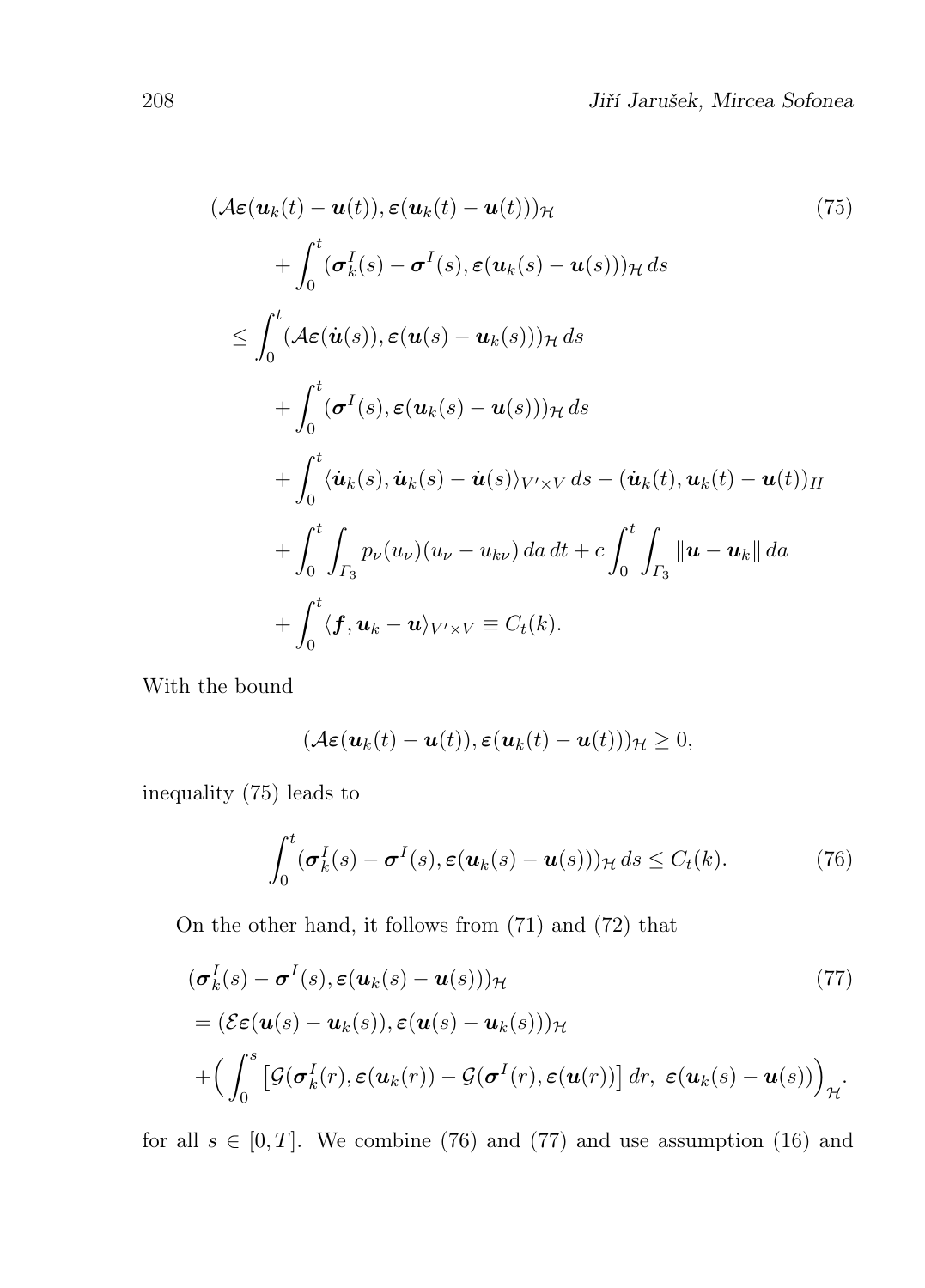(17) on the operators  $\mathcal E$  and  $\mathcal G$  to obtain

$$
e_0 \int_0^t \|\varepsilon(\mathbf{u}_k(s) - \mathbf{u}(s)))\|_{\mathcal{H}}^2 ds \le C_t(k) +
$$
  
\n
$$
cT_0 \Big( \int_0^t \big[ \|\boldsymbol{\sigma}_k^I(r) - \boldsymbol{\sigma}^I(r)\|_{\mathcal{H}} + \|\varepsilon(\mathbf{u}_k(r) - \mathbf{u}(r))\|_{\mathcal{H}} \big] dr \Big)
$$
  
\n
$$
\cdot \int_0^t \|\varepsilon(\mathbf{u}_k(s) - \mathbf{u}(s))\|_{\mathcal{H}} ds.
$$
\n(78)

We use again (71), (72), (17) and Gronwall's inequality to see that

$$
\|\boldsymbol{\sigma}_k^I(r) - \boldsymbol{\sigma}^I(r)\|_{\mathcal{H}} \le c \left( \|\boldsymbol{\varepsilon}(\boldsymbol{u}_k(r) - \boldsymbol{u}(r))\|_{\mathcal{H}} \right) \qquad (79)
$$
  
+ 
$$
\int_0^r \|\boldsymbol{\varepsilon}(\boldsymbol{u}_k(\xi) - \boldsymbol{u}(\xi))\|_{\mathcal{H}} d\xi \right) \quad \forall r \in [0, T_0],
$$

and using this inequality in (78) we obtain

$$
e_0 \int_0^t \|\boldsymbol{\varepsilon}(\boldsymbol{u}_k(s) - \boldsymbol{u}(s))\|_{\mathcal{H}}^2 ds \le C_t(k) +
$$
  

$$
c T_0(1 + T_0) \Big( \int_0^t \|\boldsymbol{\varepsilon}(\boldsymbol{u}_k(s) - \boldsymbol{u}(s))\|_{\mathcal{H}} ds \Big)^2.
$$
 (80)

Since

$$
\Big(\int_0^t \|\boldsymbol{\varepsilon}(\boldsymbol{u}_k(s)-\boldsymbol{u}(s))\|_{\mathcal{H}} ds\Big)^2 \leq T_0 \int_0^t \|\boldsymbol{\varepsilon}(\boldsymbol{u}_k(s)-\boldsymbol{u}(s))\|_{\mathcal{H}}^2 ds,
$$

it follows from  $(80)$  that for  $T_0$  small enough we have

$$
\int_0^t \|\boldsymbol{\varepsilon}(\boldsymbol{u}_k(s)-\boldsymbol{u}(s))\|_{\mathcal{H}}^2 ds \le c C_t(k). \tag{81}
$$

We use now the convergences (61)–(66) and the definition of  $C_t(k)$  in (75) to see that

$$
\varepsilon(\mathbf{u}_k) \to \varepsilon(\mathbf{u})
$$
 in  $L_2(0,T_0;\mathcal{H})$ , as  $k \to \infty$ . (82)

This convergence combined with inequality (79) shows that

$$
\sigma_k^I \to \sigma^I \quad \text{in} \quad L_2(0, T_0; \mathcal{H}), \quad \text{as } k \to \infty. \tag{83}
$$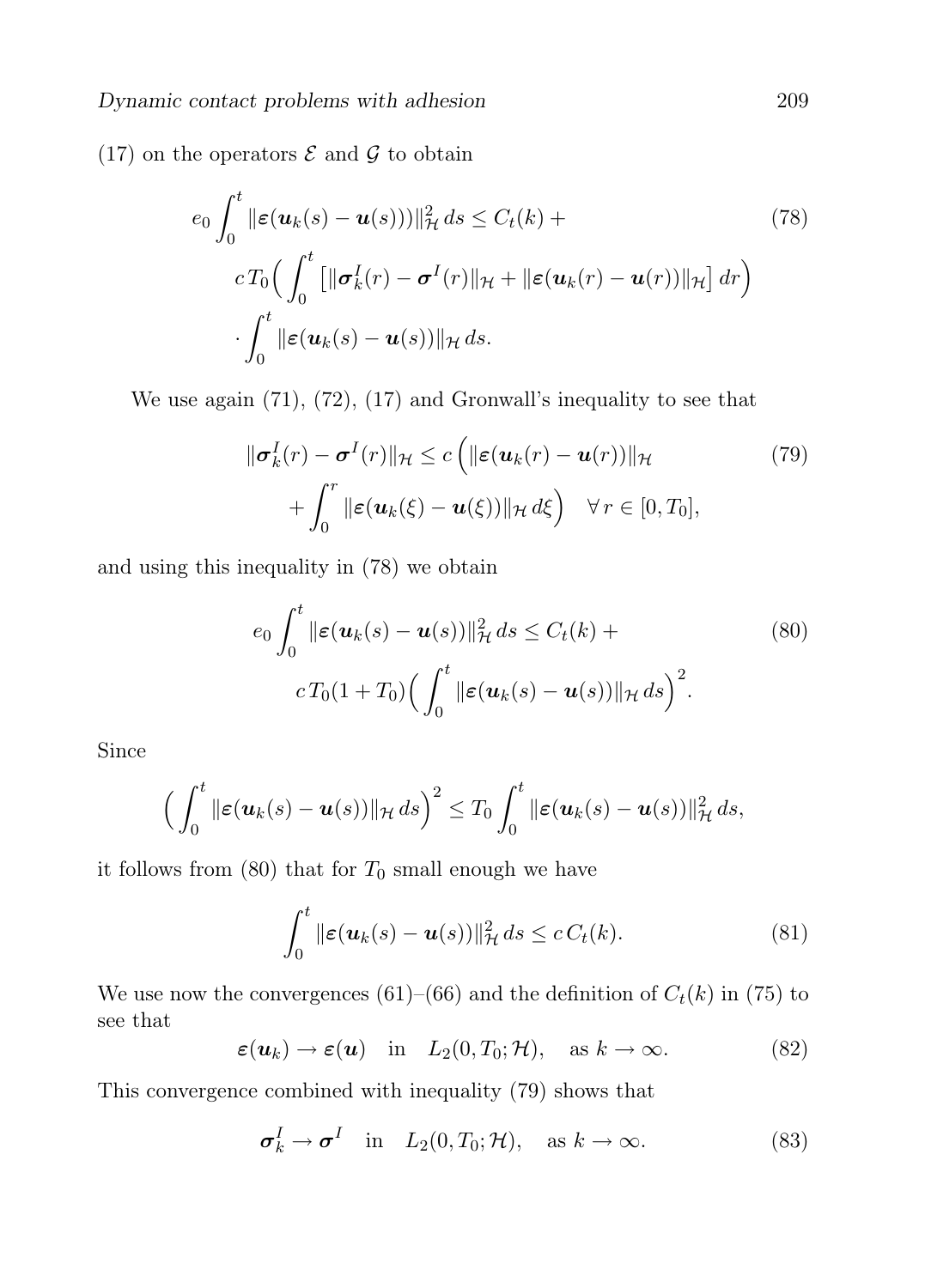Finally, we note that from (74) and (73) it follows that

$$
\|\beta_k(t) - \beta(t))\|_{L_2(\Gamma_3)} \le \int_0^t \|\mathbf{u}_k(s) - \mathbf{u}(s)\|_V \, ds
$$

and, combining this inequality with the convergence (65) yields

$$
\beta_k \to \beta \quad \text{in} \quad L_2(0, T_0; L_2(\Gamma_3)), \quad \text{as } k \to \infty. \tag{84}
$$

(vi) Existence of the solution. Let  $k \in \mathbb{N}$ . We write (49) for  $\lambda = \lambda_k$ , take  $w = v - u_k$  where  $v \in \mathcal{K}$  is an arbitrary test function and use (71) to obtain

$$
\langle \ddot{\boldsymbol{u}}_k, \boldsymbol{v} - \boldsymbol{u}_k \rangle_{V' \times V} + (\mathcal{A}\boldsymbol{\varepsilon}(\dot{\boldsymbol{u}}_k), \boldsymbol{\varepsilon}(\boldsymbol{v} - \boldsymbol{u}_k))_{\mathcal{H}} + (\boldsymbol{\sigma}_k^I, \boldsymbol{\varepsilon}(\boldsymbol{v} - \boldsymbol{u}_k))_{\mathcal{H}} \qquad (85)
$$

$$
+ \int_{\Gamma_3} p_k(u_{k\nu})(v_{\nu} - u_{k\nu}) da - \int_{\Gamma_3} \gamma_{\nu} R_{\nu}(u_{k\nu}) \beta_k^2(v_{\nu} - u_{k\nu}) da
$$

$$
+ \int_{\Gamma_3} p_{\tau}(\beta_k) \boldsymbol{R}(\boldsymbol{u}_{k\tau}) \cdot (\boldsymbol{v}_{\tau} - \boldsymbol{u}_{k\tau}) da = \langle \boldsymbol{f}, \boldsymbol{v} - \boldsymbol{u}_k \rangle_{V' \times V}
$$

a.e. on  $(0, T_0)$ . Now, since the function  $p_k$  is nondecreasing and  $v \in \mathcal{K}$  we find that

$$
\int_{\Gamma_3} p_k(u_{k\nu})(v_{\nu} - u_{k\nu}) da \le \int_{\Gamma_3} p_k(v_{\nu})(v_{\nu} - u_{k\nu}) da
$$

and, using this inequality in (85), yields

$$
\langle \ddot{\boldsymbol{u}}_k, \boldsymbol{v} - \boldsymbol{u}_k \rangle_{V' \times V} + (\mathcal{A}\boldsymbol{\varepsilon}(\dot{\boldsymbol{u}}_k), \boldsymbol{\varepsilon}(\boldsymbol{v} - \boldsymbol{u}_k))_{\mathcal{H}} + (\boldsymbol{\sigma}_k^I, \boldsymbol{\varepsilon}(\boldsymbol{v} - \boldsymbol{u}_k))_{\mathcal{H}}
$$

$$
+ \int_{\Gamma_3} p_{\nu}(v_{\nu})(v_{\nu} - u_{\kappa\nu}) da - \int_{\Gamma_3} \gamma_{\nu} R_{\nu}(u_{\kappa\nu}) \beta_k^2(v_{\nu} - u_{\kappa\nu}) da
$$

$$
+ \int_{\Gamma_3} p_{\tau}(\beta_k) \boldsymbol{R}(\boldsymbol{u}_{k\tau}) \cdot (\boldsymbol{v}_{\tau} - \boldsymbol{u}_{k\tau}) da \ge \langle \boldsymbol{f}, \boldsymbol{v} - \boldsymbol{u}_k \rangle_{V' \times V}
$$

a.e. on  $(0, T_0)$ . We integrate the last inequality on  $(0, T_0)$ , perform integration by parts and use the convergences  $(61)$ – $(64)$ ,  $(82)$ ,  $(83)$  and  $(84)$  to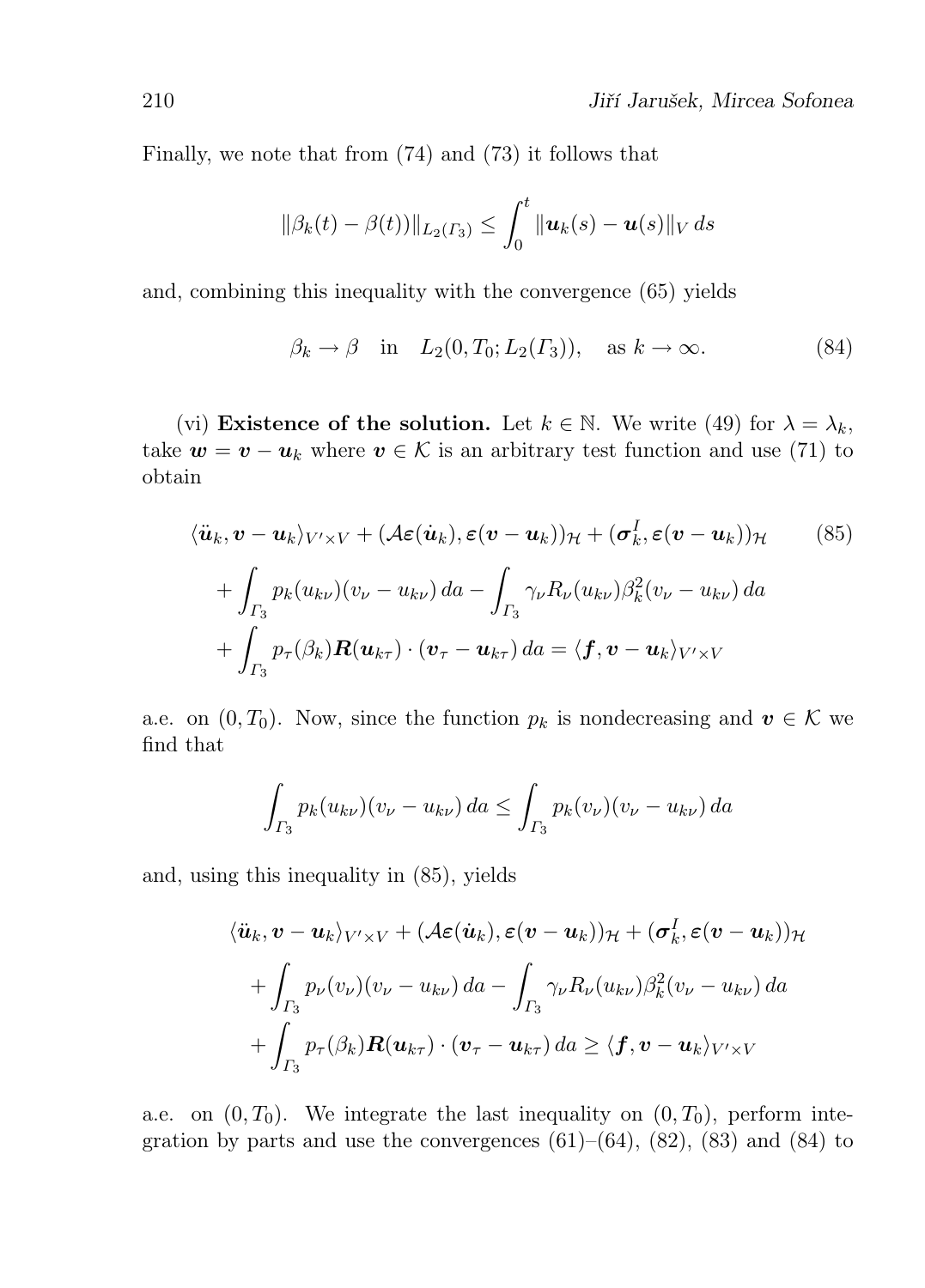obtain

$$
\int_{0}^{T_0} (\mathcal{A}\varepsilon(\dot{u}(t)), \varepsilon(v(t) - u(t)))_{\mathcal{H}} dt \qquad (86)
$$
  
+ 
$$
\int_{0}^{T_0} (\sigma^I(t), \varepsilon(v(t) - u(t)))_{\mathcal{H}} dt - \int_{0}^{T_0} (\dot{u}(t), \dot{v}(t) - \dot{u}(t))_{H} dt
$$
  
+ 
$$
\int_{0}^{T_0} \int_{\Gamma_3} p_{\nu}(v_{\nu}(t)) (v_{\nu}(t) - u_{\nu}(t)) dt
$$
  
- 
$$
\int_{0}^{T_0} \int_{\Gamma_3} \gamma_{\nu} R_{\nu}(u_{\nu}(t)) \beta^2(t) (v_{\nu}(t) - u_{\nu}(t)) da dt
$$
  
+ 
$$
\int_{0}^{T_0} \int_{\Gamma_3} p_{\tau}(\beta(t)) R(u_{\tau}(t)) \cdot (v_{\tau}(t) - u_{\tau}(t)) da dt
$$
  
+ 
$$
(\dot{u}(T_0), v(T_0) - u(T_0))_{H}
$$
  

$$
\geq \int_{0}^{T_0} \langle f(t), v(t) - u(t) \rangle_{V' \times V} dt + (u_1, v(0) - u_0)_{H} \quad \forall v \in \mathcal{K}.
$$

Next, we take  $v = u + \theta(w - u)$  in (86), where w is arbitrary in K and  $\theta \in ]0,1[$ , then we divide the resulting inequality by  $\theta$ . As a result we find

$$
\int_{0}^{T_0} (\mathcal{A}\varepsilon(\dot{u}(t)), \varepsilon(\boldsymbol{w}(t) - \boldsymbol{u}(t)))_{\mathcal{H}} dt \qquad (87)
$$
\n
$$
+ \int_{0}^{T_0} (\sigma^I(t), \varepsilon(\boldsymbol{w}(t) - \varepsilon(\boldsymbol{u}(t)))_{\mathcal{H}} dt - \int_{0}^{T_0} (\dot{u}(t), \dot{\boldsymbol{w}}(t) - \dot{u}(t))_{H} dt
$$
\n
$$
+ \int_{0}^{T_0} \int_{\Gamma_3} p_{\nu}(u_{\nu}(t) + \theta(w_{\nu}(t) - u_{\nu}(t))) (w_{\nu}(t) - u_{\nu}(t)) da dt
$$
\n
$$
- \int_{0}^{T_0} \int_{\Gamma_3} \gamma_{\nu} R_{\nu}(u_{\nu}(t) + \theta(w_{\nu}(t) - u_{\nu}(t)))^2 (t) (w_{\nu}(t) - u_{\nu}(t)) da dt
$$
\n
$$
+ \int_{0}^{T_0} \int_{\Gamma_3} p_{\tau}(\beta(s)) \mathbf{R}(\boldsymbol{u}_{\tau}(t) + \theta(w_{\tau}(t) - \boldsymbol{u}_{\tau}(t))
$$
\n
$$
\cdot (\boldsymbol{w}_{\tau}(t) - \boldsymbol{u}_{\tau}(t)) da dt + (\dot{\boldsymbol{u}}(T_0), \boldsymbol{w}(T_0) - \boldsymbol{u}(T_0))_{H}
$$
\n
$$
\geq \int_{0}^{T_0} \langle \boldsymbol{f}(t), \boldsymbol{w}(t) - \boldsymbol{u}(t) \rangle_{V' \times V} dt + (\boldsymbol{u}_1, \boldsymbol{w}(0) - \boldsymbol{u}_0)_{H} \quad \forall \boldsymbol{w} \in \mathcal{K}.
$$
\n(87)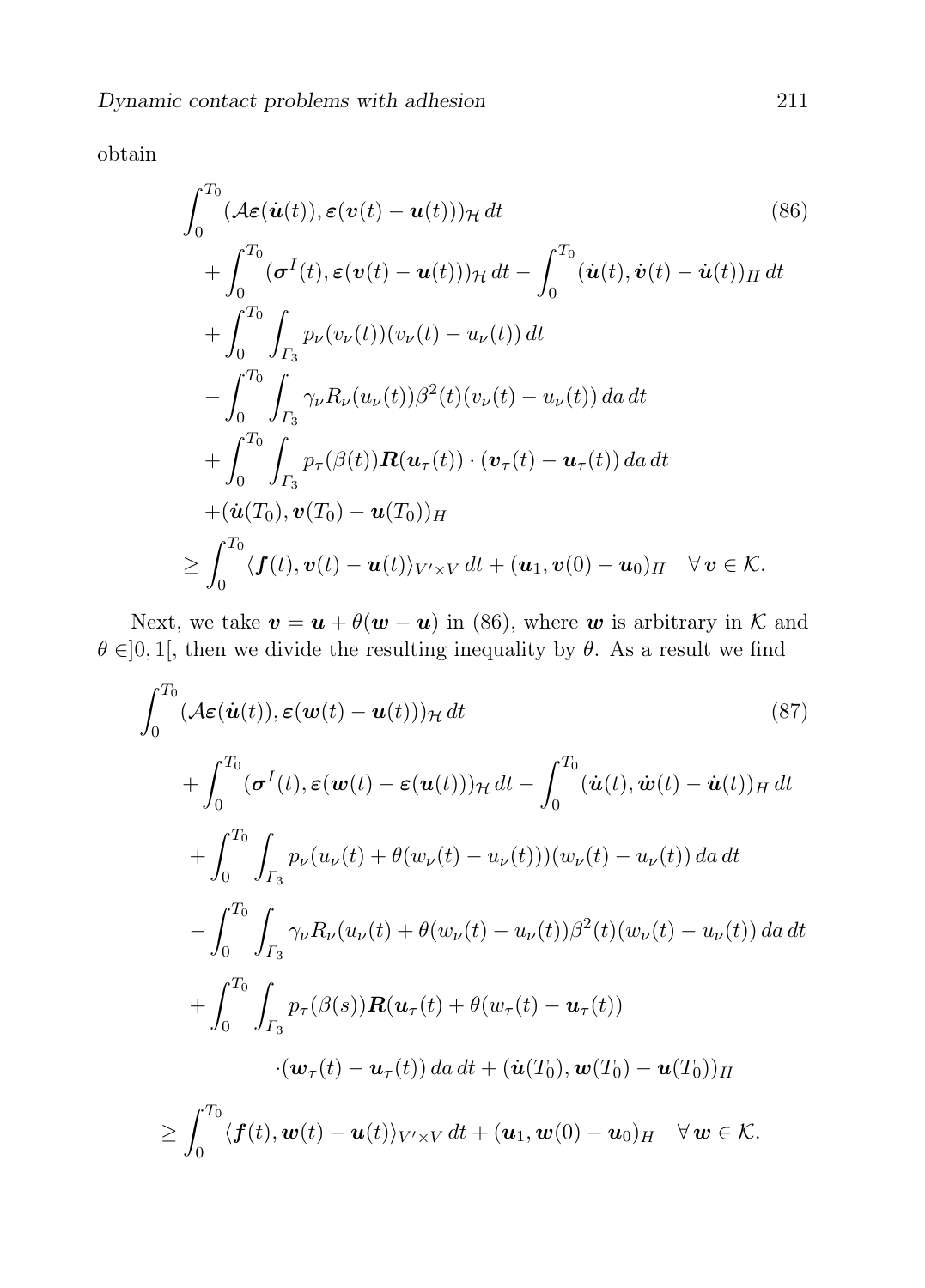We now use the properties (15) of the functions  $p_{\nu}$ ,  $R_{\nu}$  and  $R_{\tau}$  to see that, as  $\theta \rightarrow 0$ , the following convergences hold:

$$
\int_{0}^{T_{0}} \int_{\Gamma_{3}} p_{\nu}(u_{\nu}(t) + \theta(w_{\nu}(t) - u_{\nu}(t)))(w_{\nu}(t) - u_{\nu}(t)) da dt \qquad (88)
$$
  
\n
$$
\to \int_{0}^{T_{0}} \int_{\Gamma_{3}} p_{\nu}(u_{\nu}(t)) (w_{\nu}(t) - u_{\nu}(t)) da dt,
$$
  
\n
$$
\int_{0}^{T_{0}} \int_{\Gamma_{3}} \gamma_{\nu} R_{\nu}(u_{\nu}(t) + \theta(w_{\nu}(t) - u_{\nu}(t))) \beta^{2}(t) (v_{\nu}(t) - u_{\nu}(t)) da dt \qquad (89)
$$
  
\n
$$
\to \int_{0}^{T_{0}} \int_{\Gamma_{3}} \gamma_{\nu} R_{\nu}(u_{\nu}(t)) \beta^{2}(t) (v_{\nu}(t) - u_{\nu}(t)) da dt,
$$
  
\n
$$
\int_{0}^{T_{0}} \int_{\Gamma_{3}} p_{\tau}(\beta(t)) \mathbf{R}(u_{\tau}(t)) + \theta(w_{\tau}(t) - u_{\tau}(t)) \cdot (\mathbf{w}_{\tau}(t) - u_{\tau}(t)) da dt \qquad (90)
$$
  
\n
$$
\to \int_{0}^{T_{0}} \int_{\Gamma_{3}} p_{\tau}(\beta(t)) \mathbf{R}(u_{\tau}(t)) \cdot (\mathbf{w}_{\tau}(t) - u_{\tau}(t)) da dt.
$$

Therefore, passing to the limit in (87) as  $\theta \to 0$  and using (88)–(90) and the definition  $(27)$  of the functional j we obtain

$$
\int_0^{T_0} (\mathcal{A}\varepsilon(\dot{u}(t)), \varepsilon(\boldsymbol{w}(t) - \boldsymbol{u}(t)))_{\mathcal{H}} dt \qquad (91)
$$
\n
$$
+ \int_0^{T_0} (\boldsymbol{\sigma}^I(t), \varepsilon(\boldsymbol{w}(t) - \varepsilon(\boldsymbol{u}(t)))_{\mathcal{H}} dt - \int_0^{T_0} (\dot{u}(t), \dot{\boldsymbol{w}}(t) - \dot{u}(t))_{H} dt
$$
\n
$$
+ \int_0^{T_0} j(\beta(t), \boldsymbol{u}(t), \boldsymbol{w}(t) - \boldsymbol{u}(t)) dt + (\dot{u}(T_0), \boldsymbol{w}(T_0) - \boldsymbol{u}(T_0))_{H}
$$
\n
$$
\geq \int_0^{T_0} \langle \boldsymbol{f}(t), \boldsymbol{w}(t) - \boldsymbol{u}(t) \rangle_{V' \times V} dt + (\boldsymbol{u}_1, \boldsymbol{w}(T_0) - \boldsymbol{u}_0)_{H} \quad \forall \, \boldsymbol{w} \in \mathcal{K}.
$$
\n(91)

Let  $\sigma : [0, T_0] \to \mathcal{H}$  be the function given by

$$
\boldsymbol{\sigma}(t) = \mathcal{A}\boldsymbol{\varepsilon}(\dot{\boldsymbol{u}}(t)) + \boldsymbol{\sigma}^{I}(t) \qquad \text{a.e. } t \in (0, T_0). \tag{92}
$$

It follows from (91), (92) and (72) that  $(u, \sigma, \beta)$  satisfy (38), (39) on the interval  $(0, T_0)$ . Also, (73) implies that (40) and holds on  $(0, T_0)$ , too, and the initial condition  $(41)$  is satisfied. It follows from  $(60)$ ,  $(72)$ ,  $(92)$  and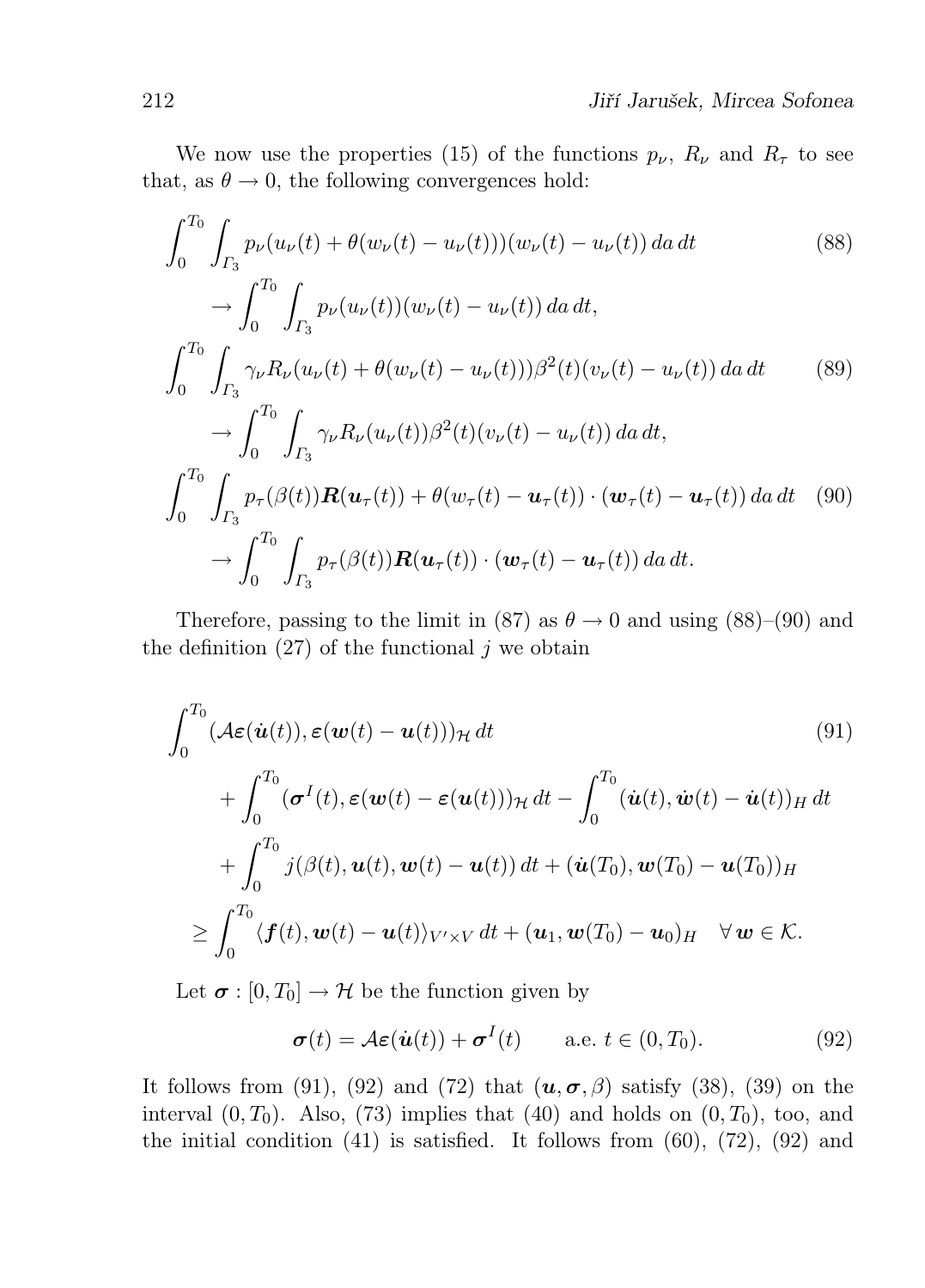(73) that  $(u, \sigma, \beta)$  has the regularity expressed in (42)–(44) on the time interval  $(0, T_0)$ . We conclude that  $(u, \sigma, \beta)$  is a local solution of the Problem  $\mathcal{P}^V$ . Using now the standard successive approximation argument we obtain a solution on the whole interval  $(0, T)$ , which concludes the proof.

#### Acknowledgement

This work was partially supported by the Academy of Sciences of the Czech Republic under the grant IAA 100750802 and under the Institutional research plan AVOZ 10190503.

## References

- [1] M. Cocou and R. Rocca, Existence results for unilateral quasistatic contact problems with friction and adhesion, Math. Model. Num. Anal. 34 (2000), 981–1001.
- [2] C. Eck, J. Jarušek and M. Krbec, Unilateral Contact Problems: Variational Methods and Existence Theorems, Pure and Applied Mathematics 270, Chapman/CRC Press, New York, 2005.
- [3] M. Frémond, Equilibre des structures qui adhèrent à leur support, C. R. Acad. Sci. Paris 295, Série II (1982), 913–916.
- [4] M. Frémond, Adhérence des solides, J. Mécanique Théor. Appl. 6 (1987), 383-407.
- [5] M. Frémond, Non-Smooth Thermomechanics, Springer, Berlin, 2002.
- [6] W. Han and M. Sofonea, Quasistatic Contact Problems in Viscoelasticity and Viscoplasticity, Studies in Advanced Mathematics 30, American Mathematical Society–International Press, 2002.
- [7] W. Han and M. Sofonea, On a Dynamic Contact Problem for Elasticvisco-plastic Materials, Appl. Numer. Math. 57 (2007), 498–509.
- [8] J. Jarušek, Contact problem with given time-dependent friction force in linear viscoelasticity, Comment. Math. Univ. Carolinae 31 (1990), 257–262.